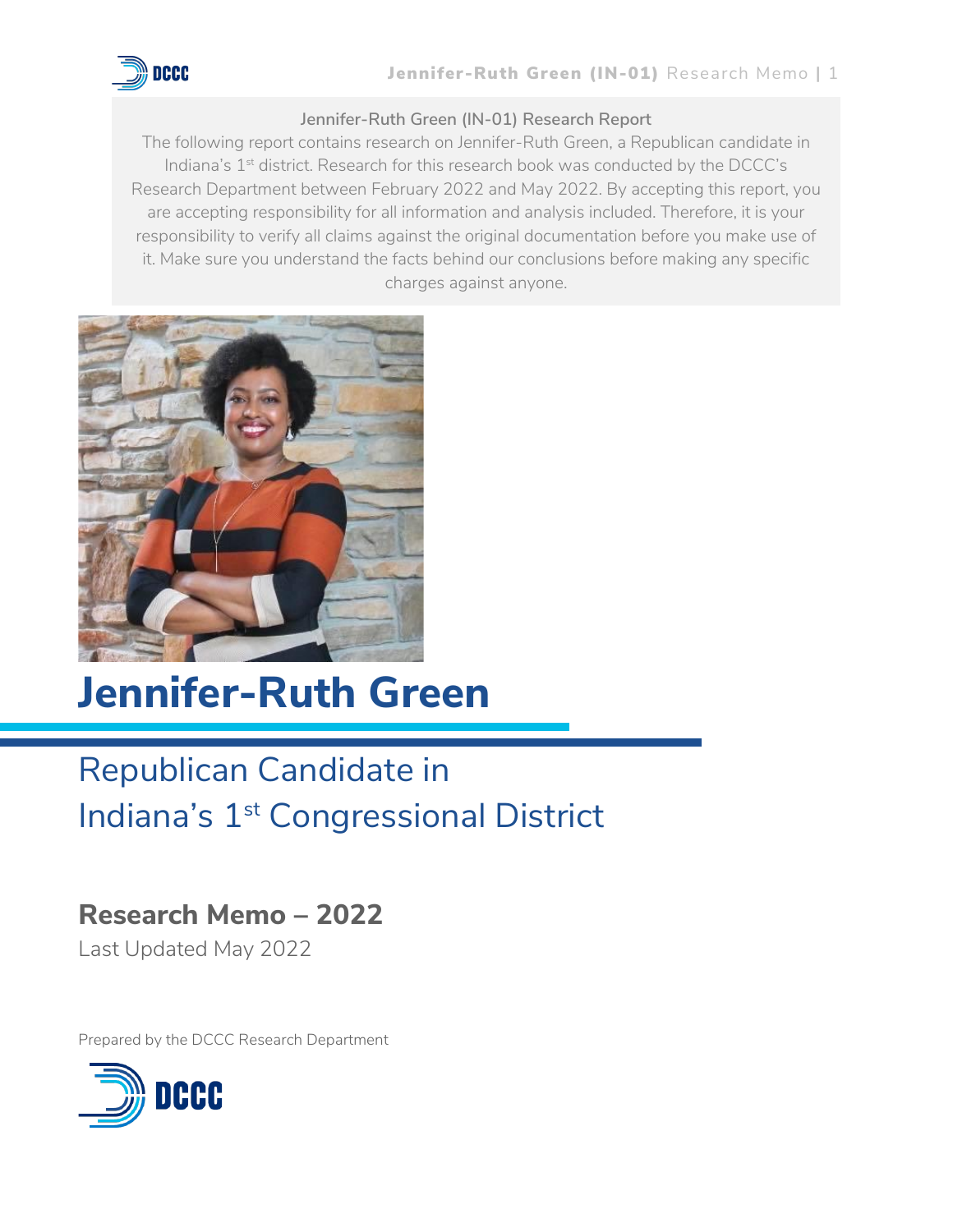

### **Jennifer-Ruth Green (IN-01) Backgrounder**

#### **Significant Findings**

#### **Green Criticized The Bipartisan Infrastructure Deal That Secured Much-Needed Funding For Indiana And Falsely Suggested It May Impose A Mileage Tax On Drivers**

- ✓ Green referred to the Bipartisan Infrastructure Deal as "#Socialism" "being pushed by left-leaning members of Congress" and "#FranklyWrong."
- ✓ Green falsely stated that under the Bipartisan Infrastructure Deal, "you may be taxed based on how many miles you drive." However, multiple fact checks debunked this notion; BIF only established a voluntary pilot program to study a mileage fee in which all participants would be reimbursed.
- ✓ The Bipartisan Infrastructure bill included over \$400 million in 5-year bridge infrastructure funding for Indiana and was projected to add 2 million jobs nationally per year for a decade.
	- $\checkmark$  19,284 bridges in Indiana were considered structurally deficient and drivers in the state paid an average of \$638 each year driving on roads in need of repair.
	- $\checkmark$  Under the Bipartisan Infrastructure bill, Indiana received \$33,886,290 in funding for airport infrastructure.

#### **Green Was "Unapologetically Pro-Life" And Implied Support For The Mississippi Abortion Law That Banned Abortion After 15 Weeks And Threatened Roe V. Wade**

- $\checkmark$  Green posted a Fox News article discussing the Supreme Court hearing the Mississippi abortion case that threatened Roe v. Wade, commenting "I am optimistic that the voice of those who cannot be heard will speak loudly and clearly. I am and pro-life."
- ✓ Green's campaign website described her as "unapologetically pro-life," and she believed life began at conception and that the "child in the womb is a distinct, developing, whole human being." Green also attended an event focused on praying and fasting to end abortion.

#### **Green Claimed President Biden's Commitment To Nominate A Black Woman To The Supreme Court Limited The Efficacy Of His Appointee**

 $\checkmark$  Green tweeted that President Biden's commitment to nominate a black woman to the Supreme Court "limit[ed] the efficacy" of his appointee.

#### **Green Opposed Vaccine Mandates And Claimed The Government Violated Personal Liberty By Mandating Them**

 $\checkmark$  Green said she wasn't opposed to vaccines but opposed the government "violating personal liberty by mandating them."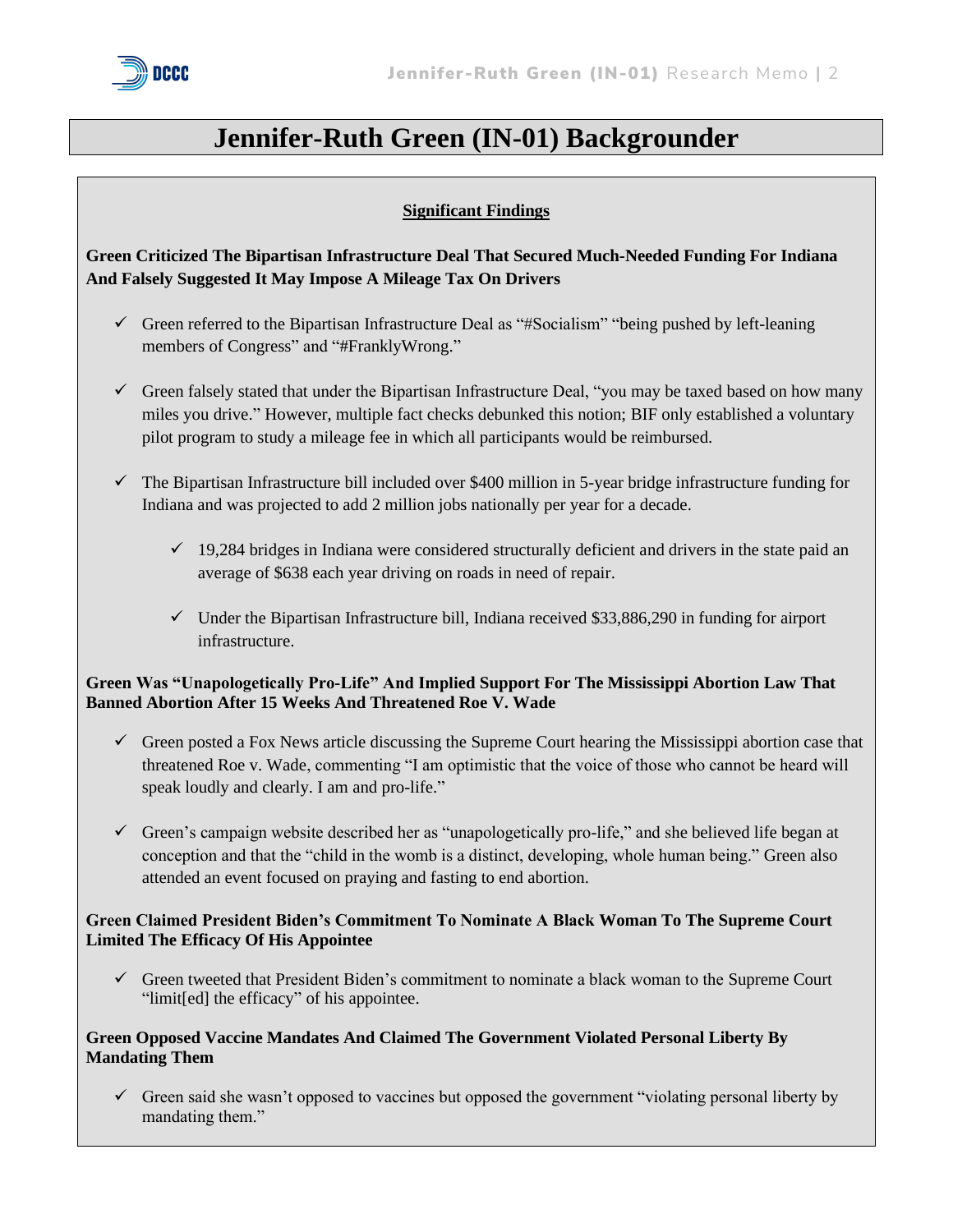

**Green Said There Was "No Question" Biden Was "Legitimately" In The White House But Did Not Comment On RNC's Decision To Censure Republicans Who Participated On The Committee Investigating The January 6th Attack**

- $\checkmark$  Green: "I think there's no question that President Biden is legitimately in the White House."
- ✓ Green did not comment when asked about the Republican National Committee's decision to censure reps. Liz Cheney and Adam Kinzinger for participating on the House committee investigating the January 6th attack.

#### **Green Filed Her Personal Financial Disclosure Late—Failing To File 30 Days After Raising Or Spending \$5,000 According To Her First FEC Report**

- $\checkmark$  Congressional candidates must file financial disclosure reports 30 after raising or spending more than \$5,000 in a campaign for the house of representatives
	- $\checkmark$  By the end of September 2021, Green had raised over \$72,000 and spent over \$12,000, well over the \$5,000 threshold, meaning she should've filed her financial disclosure by the end of October at the latest.
	- $\checkmark$  However, Green did not file her personal financial disclosure until months later in March 2022.

#### **Background**

- **FULL LEGAL NAME:** Jennifer-Ruth Green
- **BORN:** February 6<sup>th</sup>, 1982
- **HOME:** Crown Point, IN
- **EDUCATION:** Distance Learning, Strategic Leadership Across Military Operations, In Joint, Interagency & Multinational Environments (2021-2022); B.S. Aeronautics/Aviation/Aerospace Science & Technology, Liberty University (2015-2021); Completion via Distance Learning, Military Joint Operations Planning & Strategy, USAF Air Command & Staff College (2018-2019); Women Counseling Women Certification, Biblical Counseling, Ironwood Institute of Ministry (2008-2013); M. Min., Church Ministry, Golden State Baptist College (2012-2013); In-Residence, USAF Squadron Officer School (2013); B.S., Foreign Area Studies-Asia, U.S. Air Force Academy (2001-2005); Certificate of Completion, Concentration in English, Math & Science, U.S. Air Force Academy Preparatory School (2000-2001)
- **PROFESSIONAL:** Commander/Chief Information Officer, Indiana Air National Guard (2020-Present); Director, Inspector General, Complaints Resolution, Indiana Air National Guard (2015-2020); Founder/Director, MissionAero Pipeline (2017-Present); AFVentures Fellow, SecurityScorecard (2020); ANG Joint Operations Center OIC, Indiana National Guard (2020); Director, Student Employment Resource Center, Hyles-Anderson College (2013-2020); College Instructor, Hyles-Anderson College (2013-2016); Project Manager, FBMI (2017-2018); Officer, California Air National Guard (2012-2015); Flight Attendant, Mesa Airlines, Inc. (2014); Graduate Assistant to the President, Golden State Baptist College (2013); Deputy Chief, Nuclear Command & Control Operations, U.S. Air Force (2011-2012); Operations Officer, Nuclear Command & Control Operations, U.S. Air Force (2010-2011); Special Agent, Officer Criminal & Counterintelligence Investigator, Air Force of Special Investigations (2007-2010); Special Agent, Counterintelligence Advisor (Baghdad, Iraq) Air Force Office of Special Investigations (2009); Pilot Trainee, U.S. Air Force (2005-2007)
- **POLITICAL:** Republican Candidate, Indiana's 1<sup>st</sup> Congressional District (2021-Present)
- **AWARDS:** Distinguished Physical Fitness Award, Federal Law Enforcement Training Center (2008)
- **ORGANIZATIONS:** Community Liaison, First Baptist Church of Hammond, IN (2017-Present)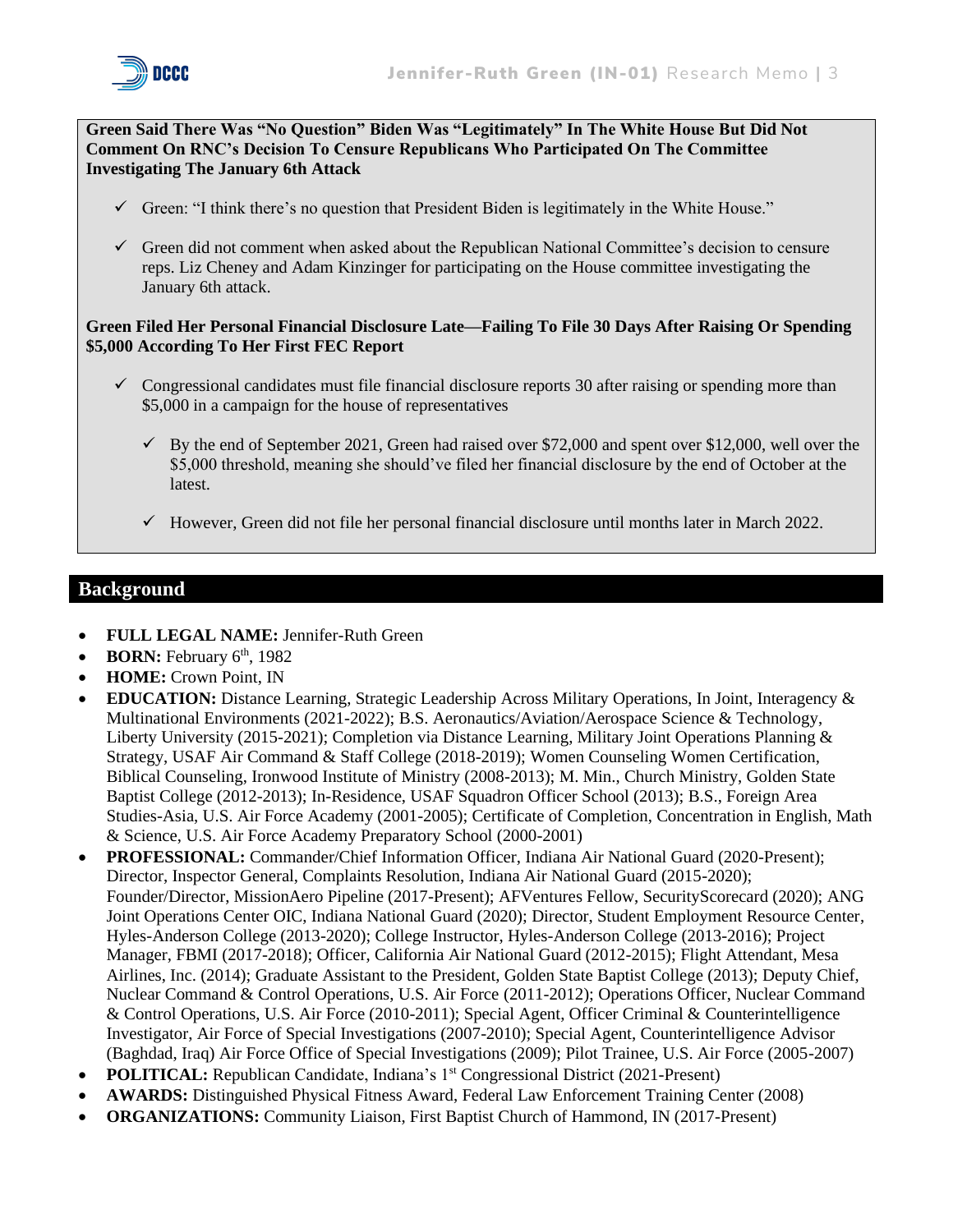

• **LICENSES:** Commercial Pilot Certification, FAA (2019-Present); Flight Instructor Certification, FAA (2021- Present); Flight Attendant Certification, FAA (2014-Present)

#### **Green Criticized The Bipartisan Infrastructure Deal That Secured Much-Needed Funding For Indiana And Falsely Suggested That It May Impose A Mileage Tax On Drivers**

#### **Referred To The Bipartisan Infrastructure Deal As "#Socialism" And "#FranklyWrong"**

**Green Called The Bipartisan Infrastructure Deal "Socialism" And "Frankly Wrong" And Claimed It Included The Provision For A Vehicle Mileage Tax Pilot Program.** "Did you know that the 2,700-page Infrastructure Bill Package that is being pushed by left-leaning members of Congress includes a provision for a Vehicle Mileage Tax Pilot Program? #Socialism #FranklyWrong" [Twitter, @JenRuthGreen[, 9/30/21\]](https://twitter.com/JenRuthGreen/status/1443652509298577415)

**Green Falsely Stated That People "May Be Taxed" For How Many Miles They Drive Under BIF, An Idea Debunked By Multiple Fact Checks**

**Green Stated That If The Bipartisan Infrastructure Deal Passed, "You May Be Taxed Based On How Many Miles You Drive"**

**Green: "If Passed, You May Be Taxed Based On How Many Miles You Drive."** "If passed, you may be taxed based on how many miles you drive. Every vehicle will be required to be equipped w/ a GPS tracking device that logs how many miles you drive, where you drive & when you drive. The government will be monitoring your movements even more than they are now." [Twitter, @JenRuthGreen,  $9/30/21$ ]

• **Green Called The Bipartisan Infrastructure Deal "Socialism" And "Frankly Wrong" And Claimed It Included The Provision For A Vehicle Mileage Tax Pilot Program.** "Did you know that the 2,700-page Infrastructure Bill Package that is being pushed by left-leaning members of Congress includes a provision for a Vehicle Mileage Tax Pilot Program? #Socialism #FranklyWrong" [Twitter, @JenRuthGreen[, 9/30/21\]](https://twitter.com/JenRuthGreen/status/1443652509298577415)

**Multiple Fact Checks Debunked This Notion; The Bill Did Not Include A Vehicle Mileage Tax—It Established A Voluntary Pilot Program To Study A Mileage Fee, Under Which Voluntary Participants In The Study Would Be Reimbursed**

**AP: "The Administration Has Not Proposed That Tax. A Provision In Biden's \$1 Trillion Infrastructure Bill Before Congress Would Establish A National Study To Assess How Such A Tax Could Be Implemented."** "CLAIM: President Joe Biden has called for a 'driving tax' that is estimated to be 8 cents per mile. AP'S ASSESSMENT: False. The administration has not proposed that tax. A provision in Biden's \$1 trillion infrastructure bill before Congress would establish a national study to assess how such a tax could be implemented. It would not actually enact that tax, nor it does not outline a rate of 8 cents per mile." [Associated Press,  $\frac{9}{29/21}$ ]

• **HEADLINE: "Mileage Tax Study, Not Actual Mileage Tax, Proposed In Infrastructure Bill."** [Associated Press, [9/29/21\]](https://apnews.com/article/fact-checking-907285011746)

**USA Today: "As Other Independent Fact-Checking Organizations Have Noted, The Legislation Includes A Voluntary Pilot Program To Study The Viability Of A Per-Mile User Fee To Improve Roads And Maintain The Highway Trust Fund."** "That's wrong – the infrastructure bill does not include a 'driving tax.' As other independent fact-checking organizations have noted, the legislation includes a voluntary pilot program to study the viability of a per-mile user fee to improve roads and maintain the Highway Trust Fund. 'There is no new vehicle tax in the infrastructure bill,' Joshua Sewell, a senior policy analyst at Taxpayers for Common Sense, a federal budget watchdog group, said in an email." [USA Today,  $9/30/21$ ]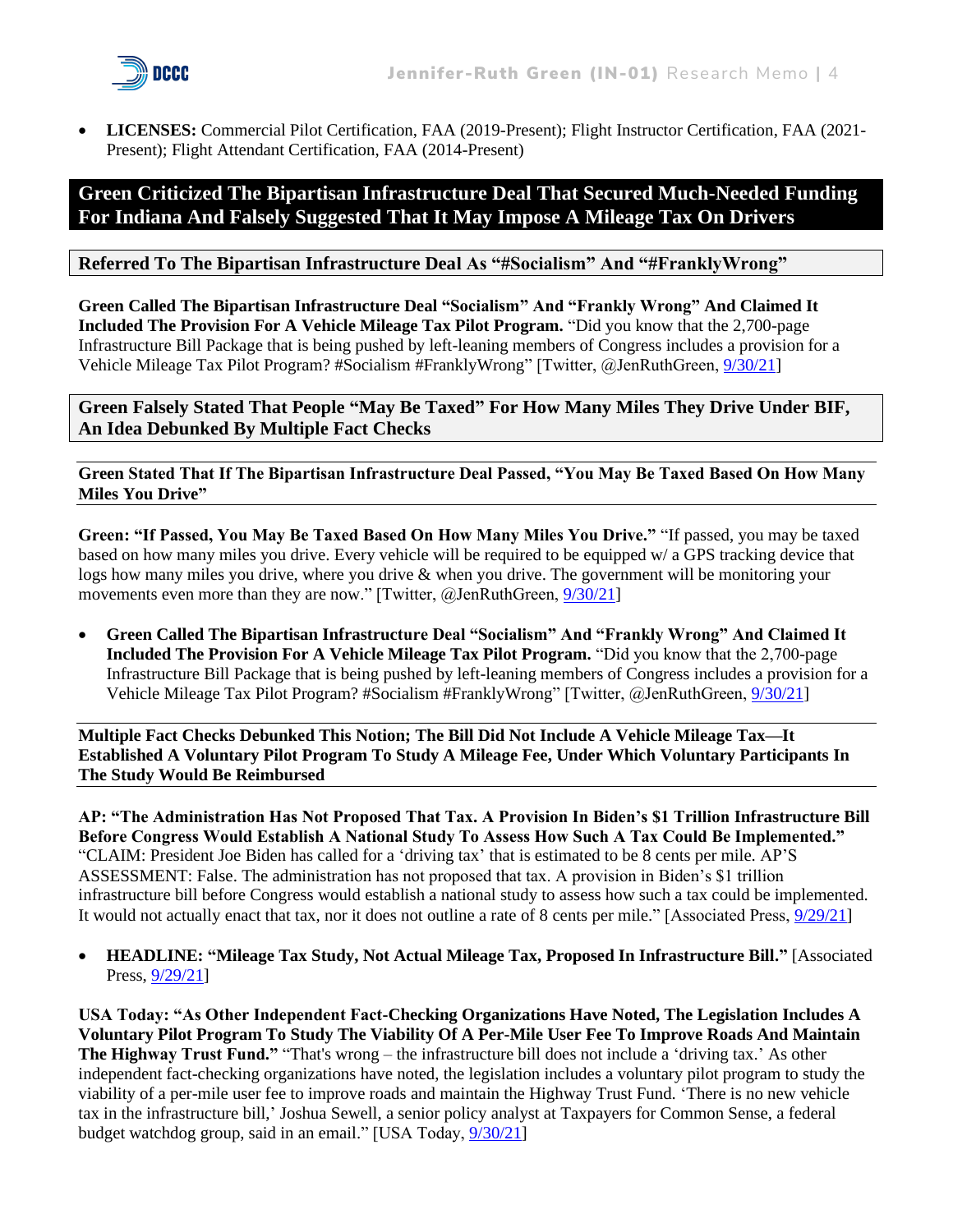

• **HEADLINE: "Fact Check: Infrastructure Bill Wouldn't Impose 'Driving Tax' Of 8 Cents Per Mile."** [USA Today, [9/30/21\]](https://www.usatoday.com/story/news/factcheck/2021/09/30/fact-check-no-driving-tax-8-cents-mile-infrastructure-bill/5928257001/)

**The Study Would Create A Voluntary "National Motor Vehicle Per-Mile User Fee Pilot" And Participants Would Be Reimbursed For Any Charges Paid.** "If passed, the Infrastructure Investment and Jobs Act would create a voluntary "national motor vehicle per-mile user fee pilot." The legislation does not include a new "driving tax," as the social media posts claim […] If passed, pilot participants would record how many miles they drive and pay fees based on those miles. Enrollment would be voluntary, and participants would be reimbursed for any charges they pay. The goal, according to the bill, is to test whether such a user fee could help "restore and maintain the long-term solvency of the Highway Trust Fund" and 'improve and maintain the surface transportation system.'" [USA Today, [9/30/21\]](https://www.usatoday.com/story/news/factcheck/2021/09/30/fact-check-no-driving-tax-8-cents-mile-infrastructure-bill/5928257001/)

**The Bipartisan Infrastructure Bill Included More Than \$400 Million In 5-Year Bridge Infrastructure Funding For Indiana And Was Projected To Add 2 Million Jobs Nationally Per Year For A Decade**

**The Bipartisan Infrastructure Bill Would Create Jobs And Provide Much Needed Infrastructure Investments To Repair Highways, Bridges And Roads**

**HEADLINE: "Bipartisan Infrastructure Bill To Provide Indiana Billions For Roads, Utilities."** [Fox 59, [11/8/21\]](https://fox59.com/indianapolitics/bipartisan-infrastructure-bill-to-provide-indiana-billions-for-roads-utilities/)

**White House Projected The \$1 Trillion Bipartisan Infrastructure Deal Would Add About 2 Million Jobs Per Year For A Decade.** "The \$1 trillion infrastructure plan that now goes to President Joe Biden to sign into law has money for roads, bridges, ports, rail transit, safe water, the power grid, broadband internet and more […] The new law promises to reach almost every corner of the country. It's a historic investment that the president has compared to the building of the transcontinental railroad and Interstate Highway System. The White House is projecting that the investments will add, on average, about 2 million jobs per year over the coming decade." [Associated Press, [11/6/21\]](https://apnews.com/article/joe-biden-technology-business-broadband-internet-congress-d89d6bb1b39cd9c67ae9fc91f5eb4c0d)

**CNN: Experts Agreed The Infrastructure Spending Was "Sorely Needed To Ensure Safe Travel" And "Efficient Transport Of Goods And Produce."** "Congress passed a \$1.2 trillion infrastructure package Friday, approving a signature part of President Joe Biden's economic agenda. It will deliver \$550 billion of new federal investments in America's infrastructure over five years, touching everything from bridges and roads to the nation's broadband, water and energy systems. Experts say the money is sorely needed to ensure safe travel, as well as the efficient transport of goods and produce across the country. The nation's infrastructure system earned a C- score from the American Society of Civil Engineers earlier this year." [CNN, [11/5/21\]](https://www.cnn.com/2021/07/28/politics/infrastructure-bill-explained/index.html)

**Washington Post: Infrastructure Spending Included \$16 Billion For "Major Projects That Are Too Large Or Complex For Traditional Funding Programs."** "The \$1.2 trillion infrastructure bill adopted late Friday creates a multibillion-dollar fund to spur the type of complicated, ambitious projects that have been stymied by decades of tentative investment and inattention from Washington. Modern-day equivalents of megaprojects like the Hoover Dam can benefit broad swaths of the United States, but infrastructure experts say they have often stagnated. [...] Among the projects that could see a boost: the Gateway rail project, a vast plan to expand capacity for train traffic between New York and New Jersey; and a long-delayed effort to replace the outmoded Brent Spence Bridge connecting Kentucky and Ohio, which is one of the nation's worst bottlenecks. […] The infrastructure bill includes about \$16 billion for 'major projects that are too large or complex for traditional funding programs,' but that have big economic benefits, according to the White House." [Washington Post, [11/6/21\]](https://www.washingtonpost.com/transportation/2021/11/06/infrastructure-big-projects-buttigieg/)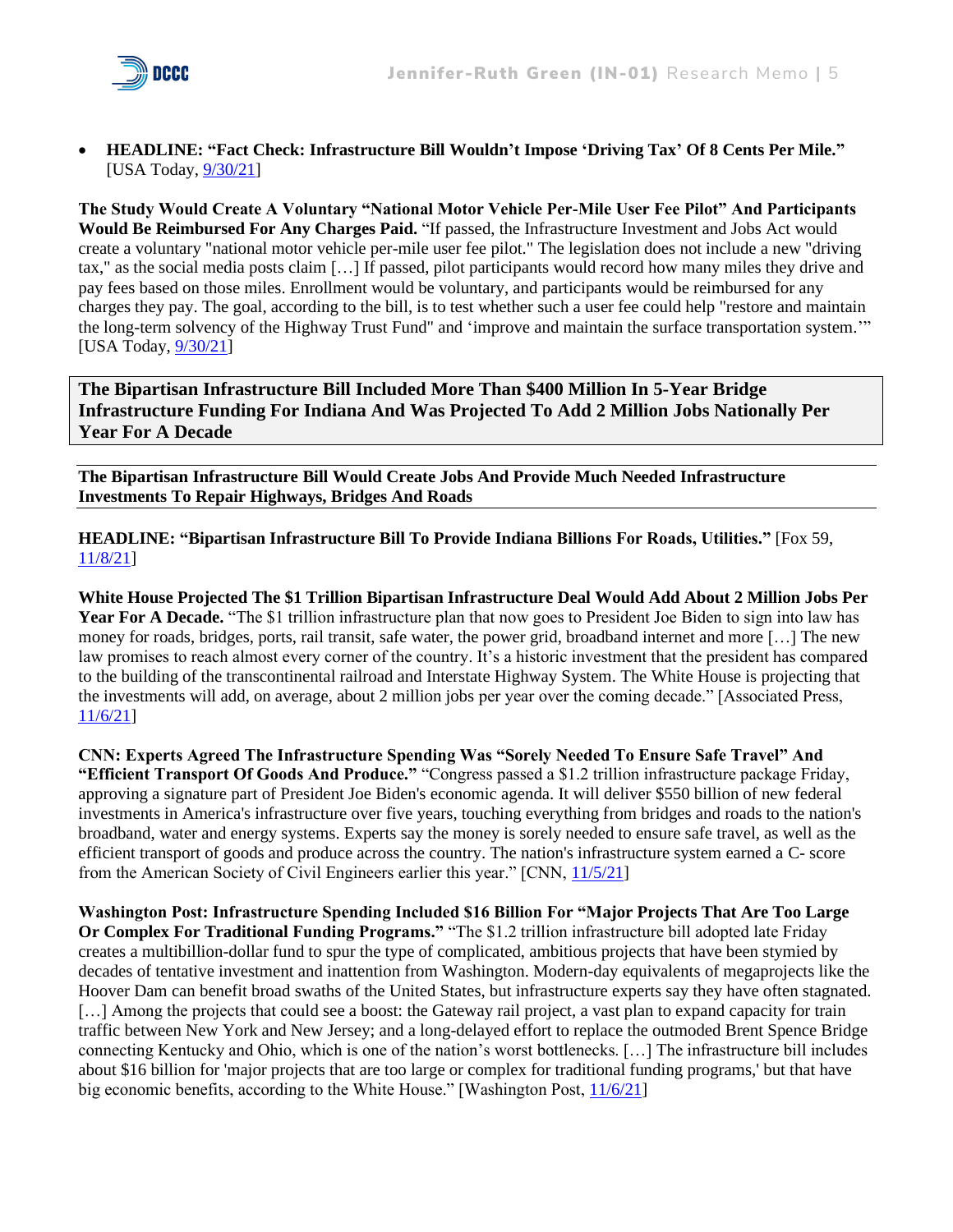

**Bipartisan Infrastructure Deal Would Provide \$110 Billion For Repairs To Highways, Bridges, And Roads. "**The bill would provide \$110 billion to repair the nation's aging highways, bridges and roads. According to the White House, 173,000 total miles or nearly 280,000 kilometers of America's highways and major roads and 45,000 bridges are in poor condition. And the almost \$40 billion for bridges is the single largest dedicated bridge investment since the construction of the national highway system, according to the Biden administration." [Associated Press, [11/6/21\]](https://apnews.com/article/joe-biden-technology-business-broadband-internet-congress-d89d6bb1b39cd9c67ae9fc91f5eb4c0d)

**19,284 Bridges In Indiana Were Considered Structurally Deficient And Drivers In The State Paid An Average Of \$638 In Costs Each Year Due To Driving On Roads In Need Of Repair**

**2019: 19,284 Bridges In Indiana Were Considered Structurally Deficient.** According to the American Society of Civil Engineers, 19,284 bridges in Indiana were considered structurally deficient as of 2019. [ASCE, accessed [2/16/22\]](https://infrastructurereportcard.org/state-item/indiana/)

**23% Of Roads Were In Poor Condition In Indiana Which Cost Drivers In The State An Average Of \$638 In Costs Due To Driving On Roads In Need Of Repair.** According to the American Society of Civil Engineers, 23% of roads in Indiana are in poor condition. Each motorist pays \$638 per year in costs due to driving on roads in need of repair. [ASCE, accessed [2/16/22\]](https://infrastructurereportcard.org/state-item/indiana/)

#### **Under The Bipartisan Infrastructure Package, Indiana Received \$400,638,820 In 5-Year Bridge Funding**

**Under The Bipartisan Infrastructure Package, Indiana Received \$400,638,820 In 5-Year Bridge Funding.** According to the U.S. Department of Transportation, Federal Highway Administration, Indiana received \$400,638,820 in 5-year bridge funding. [U.S. Department of Transportation, Federal Highway Administration, accessed [2/16/22\]](https://www.fhwa.dot.gov/bipartisan-infrastructure-law/bridge_5year_funding_by_state.cfm)

**Under The Bipartisan Infrastructure Bill, Indiana Received \$33,886,290 In Funding For Airport Infrastructure**

**Under The Bipartisan Infrastructure Bill, Indiana Received \$33,886,290 In Funding For Airport Infrastructure.** [Federal Aviation Administration, accesse[d 2/18/22\]](https://www.faa.gov/bil/airport-infrastructure)

#### **Green Was "Unapologetically Pro-Life" And Implied Support For The Mississippi Abortion Law That Banned Abortion After 15 Weeks And Threatened Roe V. Wade**

**Green Posted A Fox News Article Discussing The Mississippi Abortion Case That Threatened Roe V. Wade, Implying Support For The Mississippi Law And Declaring She Was "Pro-Life"**

**Green Posted Fox News Article Discussing e Mississippi Abortion Case, Commenting She Was "Optimistic" That "Voice Of Those Who Cannot Be Heard Will Speak Loudly" And "I Am Pro-Life."**

**Green Posted A Fox News Article Discussing SCOTUS Hearing The Mississippi Abortion Case And Commented "I Am Optimistic That The Voice Of Those Who Cannot Be Heard Will Speak Loudly And Clearly. I Am Pro-Life."**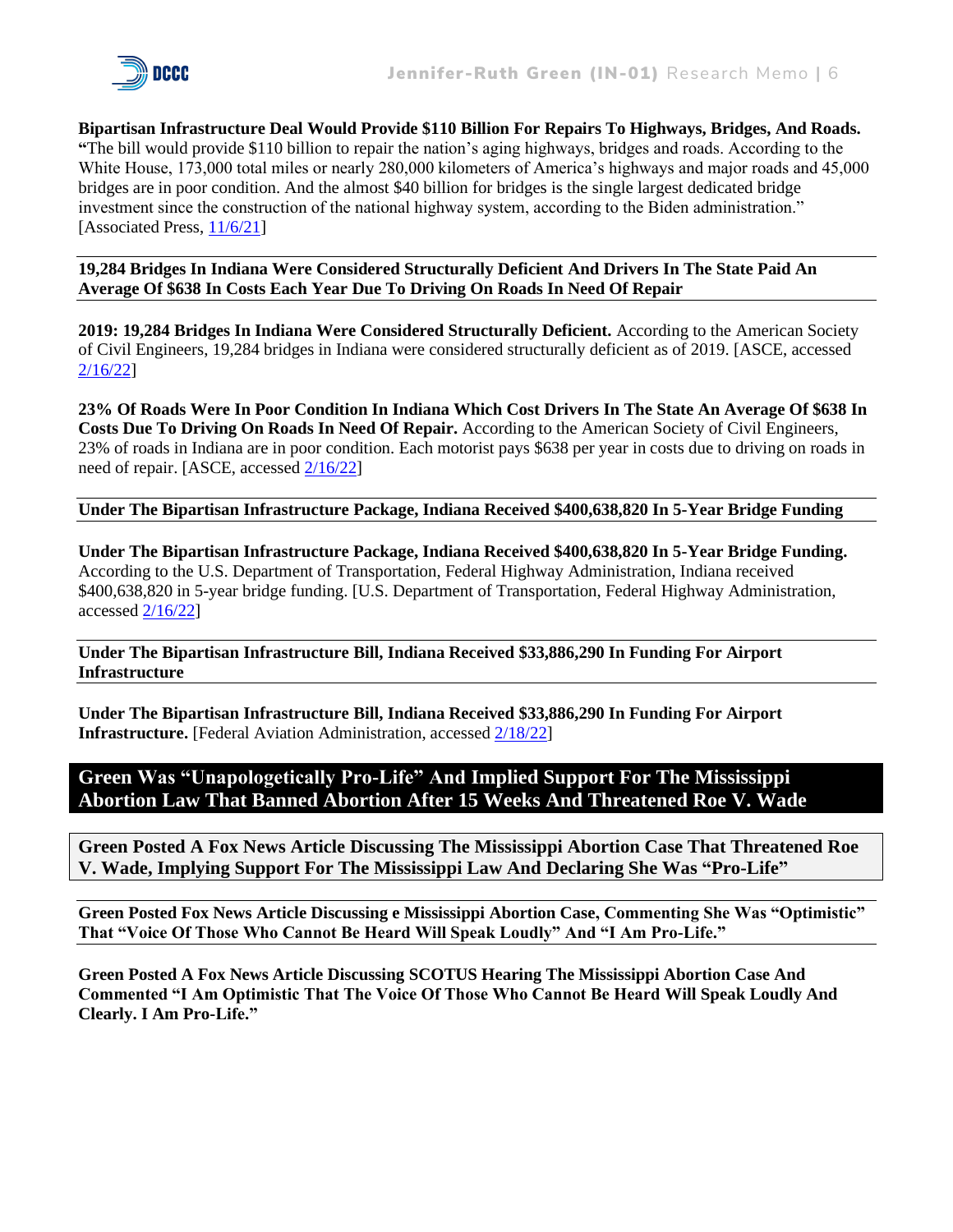

Jennifer-Ruth Green @JenRuthGreen

Today as #SCOTUS considers its task to evaluate the protection of human life, I am optimistic that the voice of those who cannot be heard will speak loudly and clearly. I am pro-life. #battleprovenleadership



video.foxnews.com

Supreme Court hearing Mississippi abortion case leaves Ro... Fox News correspondent David Spunt with more on overturning the controversial law.

9:54 AM · Dec 1, 2021 · Twitter Web App

[Twitter, @JenRuthGreen, [12/1/21\]](https://twitter.com/JenRuthGreen/status/1466058105599500296)

**The Mississippi Law Banned Abortion After 15 Weeks Of Pregnancy And Threatened The Central Holding Of Roe V. Wade**

**The Mississippi Law Banned Abortion After 15 Weeks Of Pregnancy And Threatened The Central Holding Of Roe V. Wade.** "The Supreme Court seemed poised on Wednesday to uphold a Mississippi law that bans abortions after 15 weeks of pregnancy, based on sometimes tense and heated questioning at a momentous argument in the most important abortion case in decades. Such a ruling would be flatly at odds with what the court has said was the central holding of Roe v. Wade, the 1973 decision that established a constitutional right to abortion and prohibited states from banning the procedure before fetal viability, or around 23 weeks." [New York Times, [12/1/21\]](https://www.nytimes.com/live/2021/12/01/us/abortion-mississippi-supreme-court)

**Green Was "Unapologetically Pro-Life," Believed Life Began At Conception, And Attended An Event Focused On Praying And Fasting To End Abortion** 

**Green's Campaign Website Said She Was "Unashamedly And Unapologetically Pro-Life"**

**Green Claimed Life Began At Conception And That The "Child In The Womb Is A Distinct, Developing, Whole Human Being."** "Jennifer-Ruth Green is unashamedly and unapologetically pro-life. Empirical evidence shows that life begins at conception and that a child in the womb is a distinct, developing, whole human being." [Jennifer-Ruth Green for Congress, accessed [2/16/22\]](https://jennifer-ruthgreen.com/issues/)

**Green Claimed Life Began At Conception And That The "Child In The Womb Is A Distinct, Developing, Whole Human Being"**

**Green Claimed Life Began At Conception And That The "Child In The Womb Is A Distinct, Developing, Whole Human Being."** "Jennifer-Ruth Green is unashamedly and unapologetically pro-life. Empirical evidence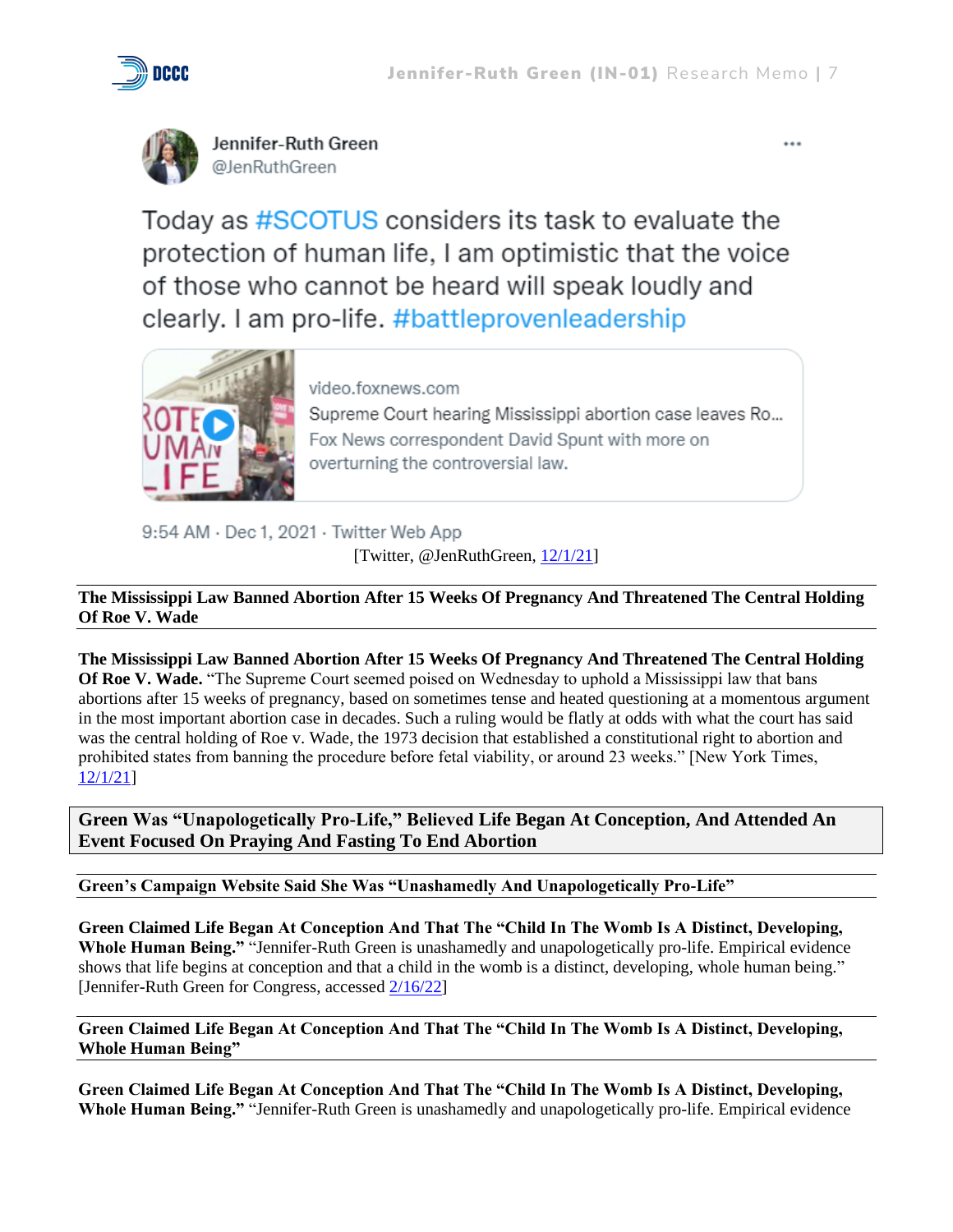

 $\sim$ 

shows that life begins at conception and that a child in the womb is a distinct, developing, whole human being." [Jennifer-Ruth Green for Congress, accessed [2/16/22\]](https://jennifer-ruthgreen.com/issues/)

#### **Green Attended An Event That Focused On Praying And Fasting To "Beg God To End Abortion In Our Country"**

**Green Attended An Event That Focused On Praying And Fasting To "Beg God To End Abortion In Our Country."**



Jennifer-Ruth Green @JenRuthGreen

Tuesday, I had the opportunity to speak at the "40 Days for Life" event, an event focused on praying and fasting to beg God to end abortion in our country. I am unashamedly and unapologetically pro-life.



11:02 AM · Mar 3, 2022 · SocialBee.io v2 [Twitter, @JenRuthGreen, [3/3/22\]](https://twitter.com/JenRuthGreen/status/1499415011248197636)

**Green Claimed President Biden's Commitment To Nominate A Black Woman To The Supreme Court Limited The Efficacy Of His Appointee**

**Green Claimed President Biden's Commitment To Nominate A Black Woman To The Supreme Court "Limit[ed] The Efficacy Of His Appointee"**

**Green Claimed President Biden's Commitment To Nominate A Black Woman To The Supreme Court Limited The Efficacy Of His Appointee.** "President Biden's latest commitment to nominate a Black woman as a #SCOTUS Justice limits the efficacy of his appointee. Americans deserve better." [Twitter, @JenRuthGreen, [2/12/22\]](https://twitter.com/JenRuthGreen/status/1492650065021837316)

**Green Opposed Vaccine Mandates And Claimed The Government Violated "Personal Liberty" By Mandating Them**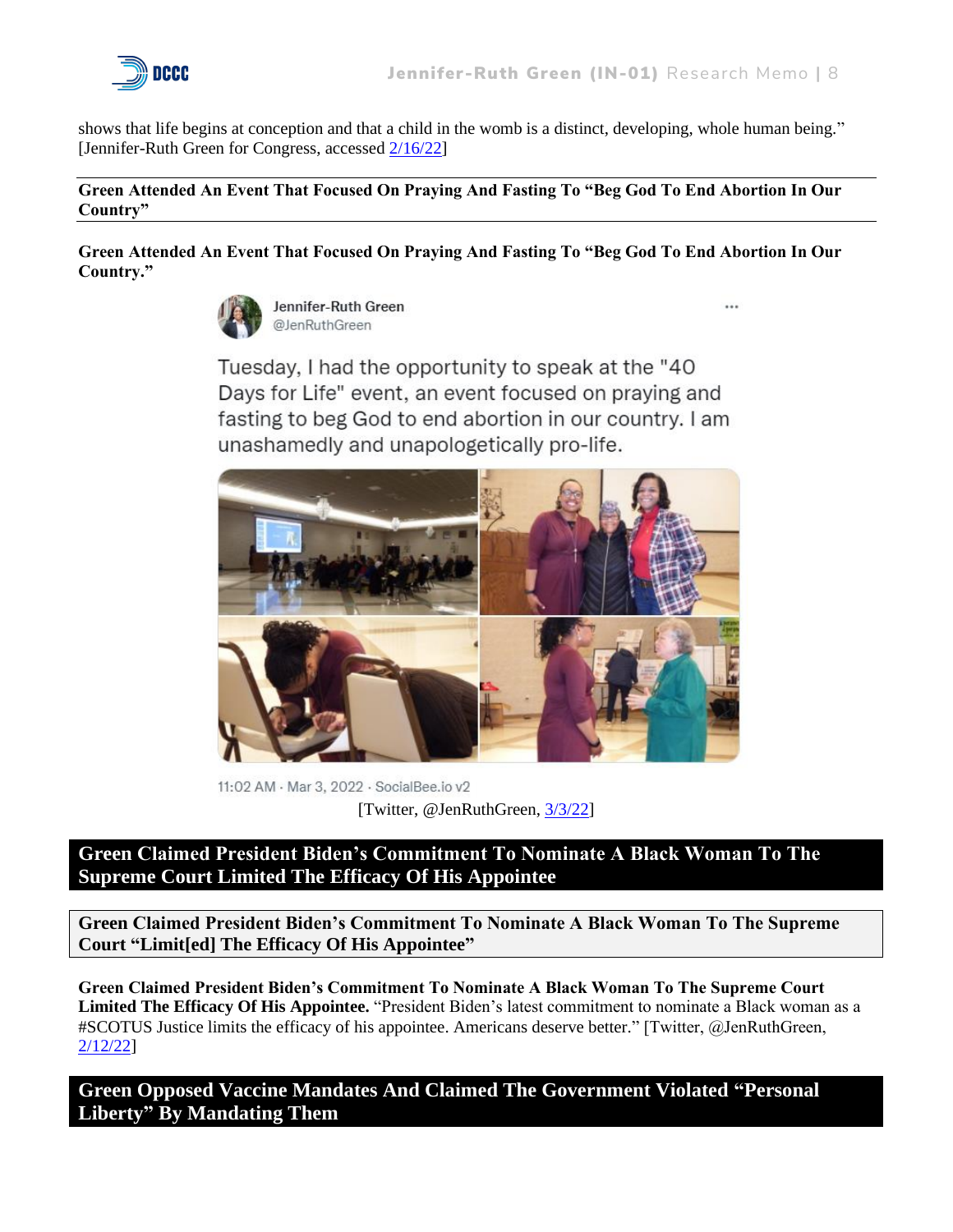

#### **Green Said She Wasn't Opposed To Vaccines But Opposed The Government "Violating Personal Liberty By Mandating Them"**

**Green Said She Wasn't Opposed To Vaccines But Opposed The Government "Violating Personal Liberty By Mandating Them."** "I'm not opposed to vaccines, but I'm strongly opposed to the government violating personal liberty by mandating them." [Twitter, @JenRuthGreen, [11/10/21\]](https://twitter.com/JenRuthGreen/status/1458558122637803527)

**Green Said There Was "No Question" Biden Was "Legitimately In The White House" But Did Not Comment On RNC's Decision To Censure Republicans On The Committee Investigating The January 6th Attack**

#### **Green: "I Think There's No Question That President Biden Is Legitimately In The White House"**

**Green: "I Think There's No Question That President Biden Is Legitimately In The White House."** "Green and Milo carefully approached questions about Trump's continuing influence on the Republican Party. Neither said she was seeking his endorsement. Instead, they're concentrating on reaching 1st CD voters. Here's where they are on other questions: Who won the 2020 election? Green: 'I think there's no question that President Biden is legitimately in the White House.'" [Howey Politics Indiana, [2/10/22\]](https://howeypolitics.com/Files/HPI220210-0c9eca2f09784444b8626960fa851af2.pdf)

• **Green Did Not Say She Sought The Endorsement Of Donald Trump.** "Green and Milo carefully approached questions about Trump's continuing influence on the Republican Party. Neither said she was seeking his endorsement. Instead, they're concentrating on reaching 1st CD voters. Here's where they are on other questions: Who won the 2020 election? Green: 'I think there's no question that President Biden is legitimately in the White House.'" [Howey Politics Indiana, [2/10/22\]](https://howeypolitics.com/Files/HPI220210-0c9eca2f09784444b8626960fa851af2.pdf)

**Green Did Not Comment When Asked About The RNC's Decision To Censure Reps. Liz Cheney And Adam Kinzinger For Participating On The House Committee Investigating The January 6th Attack**

**Green Did Not Comment When Asked About The Republican National Committee's Decision To Censure Reps. Liz Cheney And Adam Kinzinger For Participating On The House Committee Investigating The January 6th Attack.** "Green and Milo talked to HPI last week before the Republican National Committee censured Reps. Liz Cheney and Adam Kinzinger for participating on the House committee investigating the Jan. 6, 2021, Capitol riot perpetrated by Trump supporters trying to block congressional certification of Biden's victory. In a follow-up query, HPI asked each candidate to respond to the censure's assertion that Cheney and Kinzinger were participating in a 'Democrat-led persecution of ordinary citizens engaged in legitimate political discourse.' Green did not respond to the request for comment." [Howey Politics Indiana, [2/10/22\]](https://howeypolitics.com/Files/HPI220210-0c9eca2f09784444b8626960fa851af2.pdf)

**Green Filed Her Personal Financial Disclosure Late--Failing To File 30 Days After Raising And Spending \$5,000 According To Her First FEC Report**

**Congressional Candidates Must File Financial Disclosure Reports Within 30 Days After Raising Or Spending More Than \$5,000 In A Campaign For The House Of Representatives**

**Congressional Candidates Must File Financial Disclosure Reports 30 Days After Raising Or Spending More Than \$5,000 In A Campaign For The House Of Representatives.** "Individuals are required to file a Financial Disclosure Statement once they "qualify" as a candidate by raising or spending more than \$5,000 in a campaign for election to the House of Representatives […] The deadline for filing the Financial Disclosure Statement depends on whether you qualify as a candidate in an election or non-election year. If you qualify as a candidate during an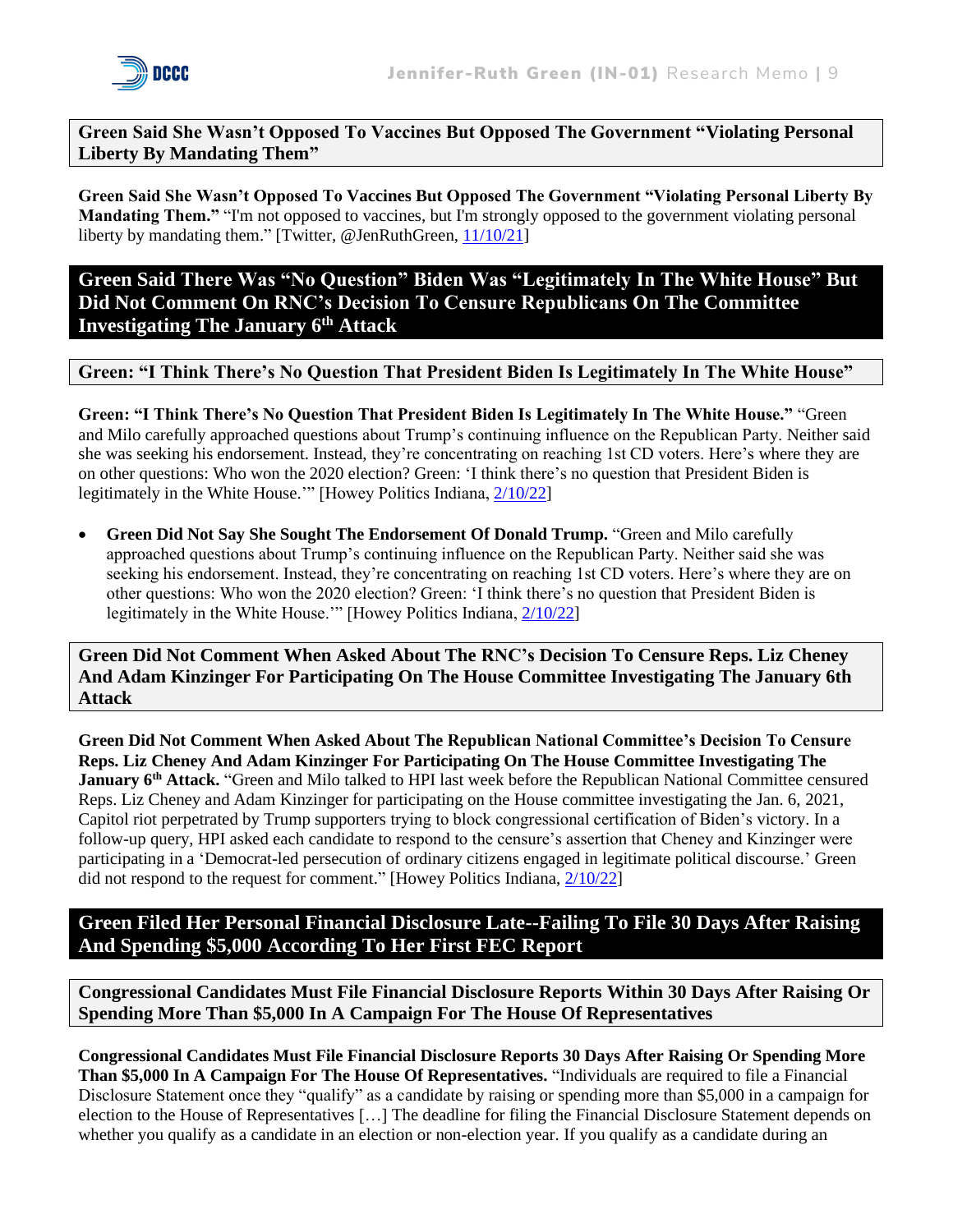

election (generally an even-numbered) year, then you must file a Financial Disclosure Statement within 30 days of becoming a candidate or May 15 of that year, whichever is later." [Committee on Ethics, accessed [3/25/22\]](https://ethics.house.gov/financial-disclosure/general-information-about-financial-disclosure#:~:text=If%20you%20qualify%20as%20a,that%20year%2C%20whichever%20is%20later.)

**By September 31st , 2021, Green Had Raised \$72,260.75 And Spent \$12,241.41, Well Over The \$5,000 Threshold, Meaning She Should've Filed Financial Disclosure By End Of October At The Latest**

**June-September 2021: Green Raised \$72,260.75 And Spent \$12,241.41.** Between June 25<sup>th</sup> and September 30<sup>th</sup>, 2021, Green raised \$72,260.75 and spent \$12,241.41 according to her October quarterly report. [FEC, accessed [3/25/22\]](https://docquery.fec.gov/cgi-bin/forms/C00782797/1543907/)

#### **However, Green Did Not File Her Personal Financial Disclosure Until Months Later In March 2022**

**Green's Personal Financial Disclosure Was Filed In March 2022.** [Green 2021 Public Financial Disclosure Report, file[d 3/14/22\]](https://disclosures-clerk.house.gov/public_disc/financial-pdfs/2021/10044701.pdf)

*Note: it does not appear that Green received any extension on her PFD.* 

#### **Professional History**

**2015-Present: Green Served In Several Roles With The Indiana National Guard**

**2020-Present: Green Served As The Commander/Chief Information Officer With The Indiana National Guard**

**2020-Present: Green Served As The Commander/Chief Information Officer With The Indiana National Guard.** "G-series order Commander of the 122d Communications Flight, tasked to organize, train and equip the team for war." [LinkedIn, Jennifer-Ruth "Romper" Green, accessed [2/15/22\]](https://www.linkedin.com/in/jennifer-ruthgreen/details/experience/)

**Green Was Announced As The First African American Woman To Command A Unit Of The Fighter Wing.** "The Air National Guard's 122nd Fighter Wing announced Thursday that Maj. Jennifer-Ruth Green has assumed command of the 122nd Communications Flight. Green is the first African American woman to command a unit of the fighter wing in its 73-year history, the 122nd Fighter Wing said in a news release." [Fort Wayne Journal Gazette, 1/17/20]

#### **2020: Green Served As The ANG Joint Operations Center OIC With The Indiana National Guard**

**2020: Green Served As The ANG Joint Operations Center OIC With The Indiana National Guard.** "Handselected to serve as a planner and coordinator for Indiana's initial Air-related responses to the COVID-19 crisis. Worked closely with IN Army Guard leaders in a joint planning environment." [LinkedIn, Jennifer-Ruth "Romper" Green, accessed [2/15/22\]](https://www.linkedin.com/in/jennifer-ruthgreen/details/experience/)

#### **2015-2020: Green Served As The Director/Inspector General Of Complaints Resolution With The Indiana National Guard**

**2015-2020: Green Served As The Director/Inspector General Of Complaints Resolution With The Indiana National Guard.** "Rated #1 Major in the Wing by Wing Commander (2019); Rated #2/48 Field Grade Officers in the Wing by the Wing Commander (2018). Performed confidential inquiries and investigations. Directly responsible to the Wing Commander." [LinkedIn, Jennifer-Ruth "Romper" Green, accessed [2/15/22\]](https://www.linkedin.com/in/jennifer-ruthgreen/details/experience/)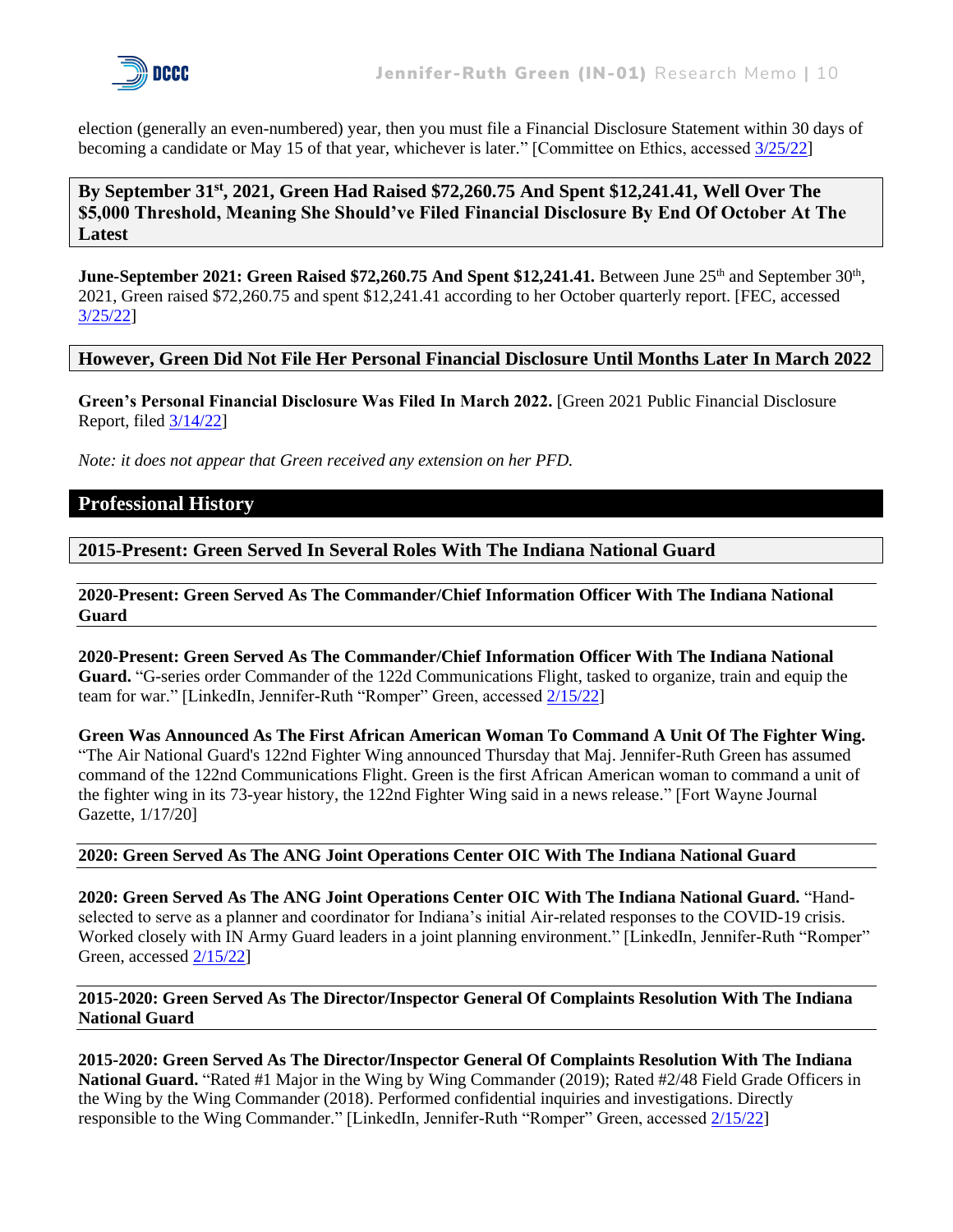#### **2020: Green Served As An AFVentures Fellow With SecurityScorecard**

**2020: Green Served As An AFVentures Fellow With SecurityScorecard.** "Shift's AFVentures Fellowship connects the best and brightest from the United States Armed Services with leading venture capital firms and technology startups for an eight-week, highly intensive innovation immersion program. Selected for the inaugural Cyber Cohort Fellowship (1/18 selected across the DoD)." [LinkedIn, Jennifer-Ruth "Romper" Green, accessed [2/15/22\]](https://www.linkedin.com/in/jennifer-ruthgreen/details/experience/)

**2017-Present: Green Served As The Founder And Program Director Of MissionAero Pipeline, Which Had Ties To Church With A History Of Layoffs Following Sexual Misconduct Of Its Pastor**

**2018: Green Founded MissionAero Pipeline In Hammond, Indiana**

**2017-Present: Green Served As The Founder And Program Director Of MissionAero Pipeline.** "Multi-year AeroSTEM/character/career/missions training for youth." [LinkedIn, Jennifer-Ruth "Romper" Green, accessed [2/15/22\]](https://www.linkedin.com/in/jennifer-ruthgreen/details/experience/)

• **MissionAero Pipeline Was A Multi-Year College And Career Preparatory Opportunity That Used Aviation And STEM To Prepare Kids For Careers After Graduation.** "City Outreach Foundation's MissionAero Pipeline is unique and the first of its kind. It is a multi-year college and career preparation opportunity, which uses aviation, science, technology, engineering and math (or AeroSTEM) to professionalize young people for careers after graduation, but we have a specialized emphasis on missionary aviation. Missionary aviation uses aircraft to directly support church-planting and humanitarian efforts." [MissionAero Pipeline, accessed [2/15/22\]](https://missionaero.org/about/)

**In 2018, Green Founded MissionAero Pipeline In Hammond, Indiana.** "In 2018 , she founded the MissionAero Pipeline (MAP) in Hammond, Indiana. MAP is a multi-year training opportunity using aviation to develop youth for post-secondary opportunities, with an emphasis on missionary aviation." [Wane.com, [11/11/19\]](https://www.wane.com/news/veterans-voices/trailblazing-veteran-looks-to-influence-next-generation-of-aviators/)

#### **MissionAero Pipeline Was A Service Offered By The City Outreach Foundation**

**MissionAero Pipeline Was A Service Offered By The City Outreach Foundation.** "City Outreach Foundation's MissionAero Pipeline is unique and the first of its kind. It is a multi-year college and career preparation opportunity, which uses aviation, science, technology, engineering and math (or AeroSTEM) to professionalize young people for careers after graduation, but we have a specialized emphasis on missionary aviation. Missionary aviation uses aircraft to directly support church-planting and humanitarian efforts." [City Outreach Foundation, [2/23/22\]](https://cityoutreachfoundation.com/project/missionaero/)

#### **The City Outreach Foundation Was The Foundation For The First Baptist Church Of Hammond Which Laid Off A Quarter Of Its Church Staff In 2012**

**The City Outreach Foundation Was The Foundation For The First Baptist Church Of Hammond.** "The church is not required to file a Form 990 with the IRS, which would show financial information, Lapina said. But a separate 990 non-profit tax filing for the church's City Outreach Foundation, which supports a homeless shelter and addiction treatment program, shows a steep decline in recent years. According to the foundation's 2009 Form 990 tax filing, the foundation's contributions and grants fell to \$216,597, a 92 percent drop from the previous year's \$2.65 million. In 2010 contributions fell to \$72,490." [NWI Times, [10/10/12\]](https://www.nwitimes.com/news/local/lake/hammond/layoffs-hit-first-baptist-church-of-hammond/article_96da89d3-6c86-57db-8d70-d0fbcf5e6d80.html)

**2012: First Baptist Church Of Hammond Laid Off A Quarter Of The Church's Staff After Wrapping An Approximately \$1 Million Per Year Loan Payment Into Its Budget, Which Forced The Layoffs.** "Layoffs have hit the First Baptist Church of Hammond with a quarter of the church's staff estimated to be let go, a church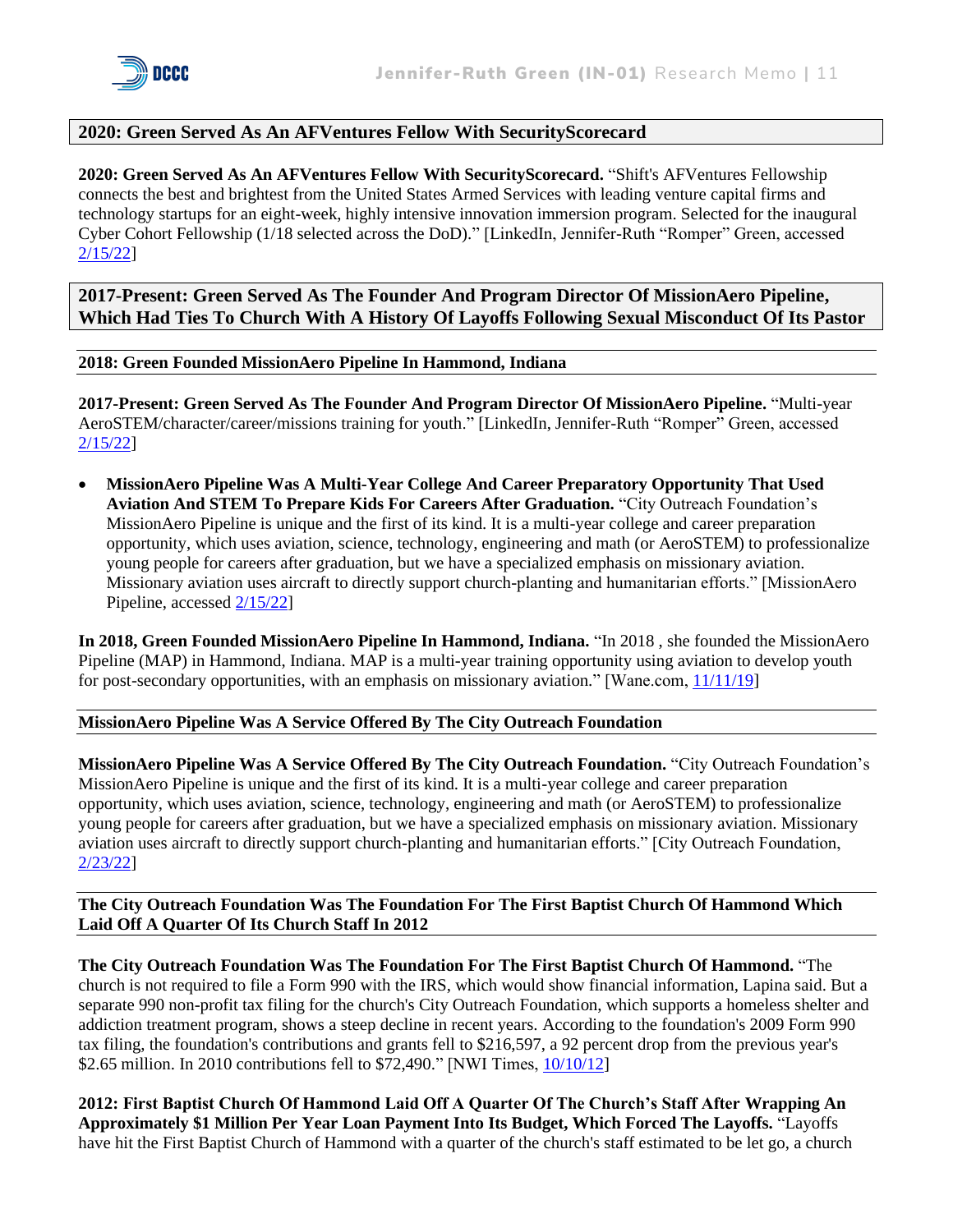spokesman confirmed Tuesday. The layoffs come in the wake of a federal guilty plea by the church's former head Pastor Jack Schaap, who admitted to a sexual relationship with an underage parish girl he had been counseling. Church officials said incoming donations to the parish have been 'pretty much the same' since the July firing of Schaap. However, church leaders decided to wrap an approximately \$1 million per year loan payment into its budget, which forced the layoffs, said Eddie Lapina, the church's interim pastor." [NWI Times, [10/10/12\]](https://www.nwitimes.com/news/local/lake/hammond/layoffs-hit-first-baptist-church-of-hammond/article_96da89d3-6c86-57db-8d70-d0fbcf5e6d80.html)

**The Layoffs Came After A Federal Guilty Plea By The Church's Former Head Pastor Jack Schaap Who Admitted To A Sexual Relationship With An Underage Parishioner**

**The Layoffs Came After A Federal Guilty Plea By The Church's Former Head Pastor Jack Schaap Who Admitted To A Sexual Relationship With An Underage Parishioner.** "The layoffs come in the wake of a federal guilty plea by the church's former head Pastor Jack Schaap, who admitted to a sexual relationship with an underage parish girl he had been counseling. Church officials said incoming donations to the parish have been 'pretty much the same' since the July firing of Schaap." [NWI Times,  $10/10/12$ ]

#### **2013-2020: Green Served As The Director Of The Student Employment Resource Center At Hyles-Anderson College**

**2013-2020: Green Served As The Director Of The Student Employment Resource Center At Hyles-Anderson College.** "Creates and nurtures relationships between Hyles-Anderson College, its students and employers in the greater Chicagoland area. Liaison for all parties' needs. Assisted in achieving a 98% full bill payment remittance rate -- highest in recent history -- for servicing institution." [LinkedIn, Jennifer-Ruth "Romper" Green, accessed [2/15/22\]](https://www.linkedin.com/in/jennifer-ruthgreen/details/experience/)

#### **2017-2018: Green Served As A Project Manager With FBMI**

**2017-2018: Green Served As A Project Manager With FBMI.** "Directly responsible to the Director of FBMI to jointly strategize the direction and application of FBMI's mission statement: "Local Churches Multiplying Local Churches." Manages cradle to grave execution on all assigned projects, including but not limited to, planning missions trips and facilitating the design and implementation of an inaugural mastermind-type effort allowing interested parties to brainstorm, educate, be accountable to, and support one another, in a group setting." [LinkedIn, Jennifer-Ruth "Romper" Green, accessed [2/15/22\]](https://www.linkedin.com/in/jennifer-ruthgreen/details/experience/)

**2013-2016: Green Served As An Instructor In Both The History And Science Departments At Hyles-Anderson College**

**2013-2016: Green Served As An Instructor In Both The History And Science Departments At Hyles-Anderson College.** "Instructed in both the History and Science departments." [LinkedIn, Jennifer-Ruth "Romper" Green, accessed [2/15/22\]](https://www.linkedin.com/in/jennifer-ruthgreen/details/experience/)

#### **2012-2015: Green Served As An Officer With The California Air National Guard**

**2012-2015: Green Served As An Officer With The California Air National Guard.** "Served with the 129th Rescue Wing." [LinkedIn, Jennifer-Ruth "Romper" Green, accessed [2/15/22\]](https://www.linkedin.com/in/jennifer-ruthgreen/details/experience/)

#### **2014: Green Was A Flight Attendant With Mesa Airlines, Inc.**

**2014: Green Was A Flight Attendant With Mesa Airlines, Inc.** "CL-65 (CRJ 200/700/900) qualified crew member responsible for ensuring passenger safety on commercial flights." [LinkedIn, Jennifer-Ruth "Romper" Green, accessed [2/15/22\]](https://www.linkedin.com/in/jennifer-ruthgreen/details/experience/)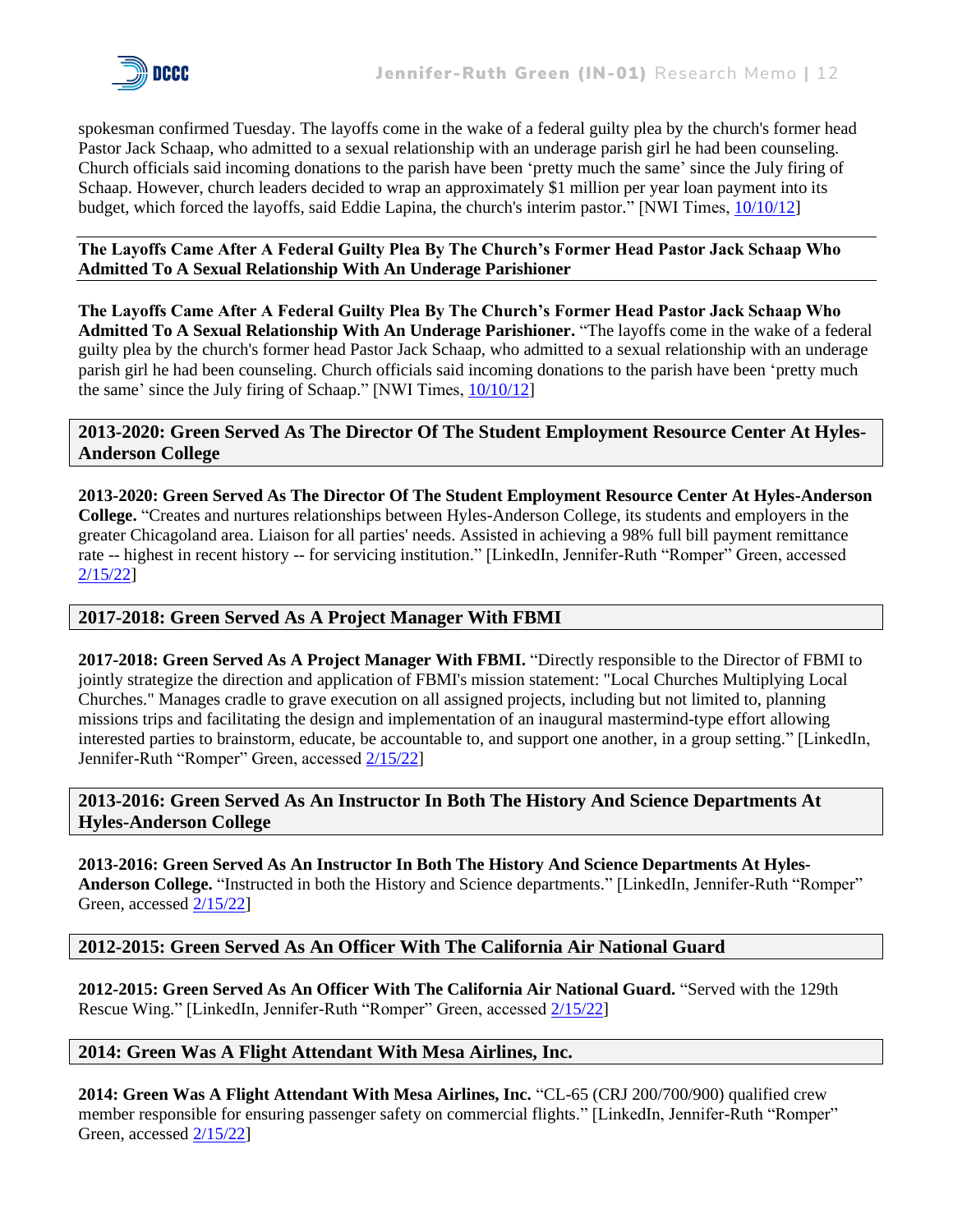

#### **2013: Green Was A Graduate Assistant To The President At Golden State Baptist College**

**2013: Green Was A Graduate Assistant To The President At Golden State Baptist College.** "Direct liaison for resolving all assigned students' administrative needs. Directly responsible for grading student work, providing written feedback on term papers, and tracking/publishing student grades." [LinkedIn, Jennifer-Ruth "Romper" Green, accessed [2/15/22\]](https://www.linkedin.com/in/jennifer-ruthgreen/details/experience/)

**2010-2012: Green Served As The Operations Officer And Deputy Chief Of Nuclear Command & Control Operations With The U.S. Air Force** 

**2011-2012: Green Was The Deputy Chief Of Nuclear Command & Control Operations With The U.S. Air Force**

**2011-2012: Green Was The Deputy Chief Of Nuclear Command & Control Operations With The U.S. Air Force.** "Led team of 26 people and supervised all activities at Wing's central agency for command and control (C2) activities. Selected as #1 squadron Company Grade Officer of the quarter for 2Q11 based on leadership/job performance and community involvement. Led team to earn '2011 AF Reserve Command Large Command Post of the Year' award." [LinkedIn, Jennifer-Ruth "Romper" Green, accessed [2/15/22\]](https://www.linkedin.com/in/jennifer-ruthgreen/details/experience/)

**2010-2011: Green Was The Operations Officer Of Nuclear Command & Control Operations With The U.S. Air Force**

**2010-2011: Green Was The Operations Officer Of Nuclear Command & Control Operations With The U.S.**  Air Force. "Supervised all activities at Wing's central agency for command and control (C2) activities; implemented OPLAN 8010. Directly led 26 personnel in emergency action (EA), OPREP Reporting and Command Post (CP) operations/mission monitoring. Developed plans and procedures to expeditiously launch aircraft supporting Emergency Warning Order (EWO). Managed base wide immediate actions to mitigate damage and save lives in response to crises and natural disasters. Supervised processing/disseminating EA Messages and Emergency Warning Orders from USSTRATCOM and ACC." [LinkedIn, Jennifer-Ruth "Romper" Green, accessed [2/15/22\]](https://www.linkedin.com/in/jennifer-ruthgreen/details/experience/)

**2009-2010: Green Served In Several Roles With The Air Force Office Of Special Investigations** 

**2007-2010: Green Served As A Special Agent/Officer Criminal & Counterintelligence Investigator With The Air Force Office Of Special Investigations**

**2007-2010: Green Served As A Special Agent/Officer Criminal & Counterintelligence Investigator With The Air Force Office Of Special Investigations.** "Special Agent with the Air Force Office of Special Investigations. Provided criminal, fraud, and counterintelligence investigative support. Analyzed worldwide terrorism threat information and provided relevant defensive, force protection and antiterrorism training to Air Force & DoD personnel while supporting national-level counterintelligence objectives. Prepared and disseminated intelligence information reports which support national-level intelligence objectives." [LinkedIn, Jennifer-Ruth "Romper" Green, accessed [2/15/22\]](https://www.linkedin.com/in/jennifer-ruthgreen/details/experience/)

**2009: Green Served As A Special Agent/Counterintelligence Advisor With The Air Force Office Of Special Investigations**

**2009: Green Served As A Special Agent/Counterintelligence Advisor With The Air Force Office Of Special Investigations.** "Participated as member in Post 911 Foreign Policy Teams regarding Iraq Reconstruction to manage, develop and conduct training in an active war zone when no other training models existed. Personally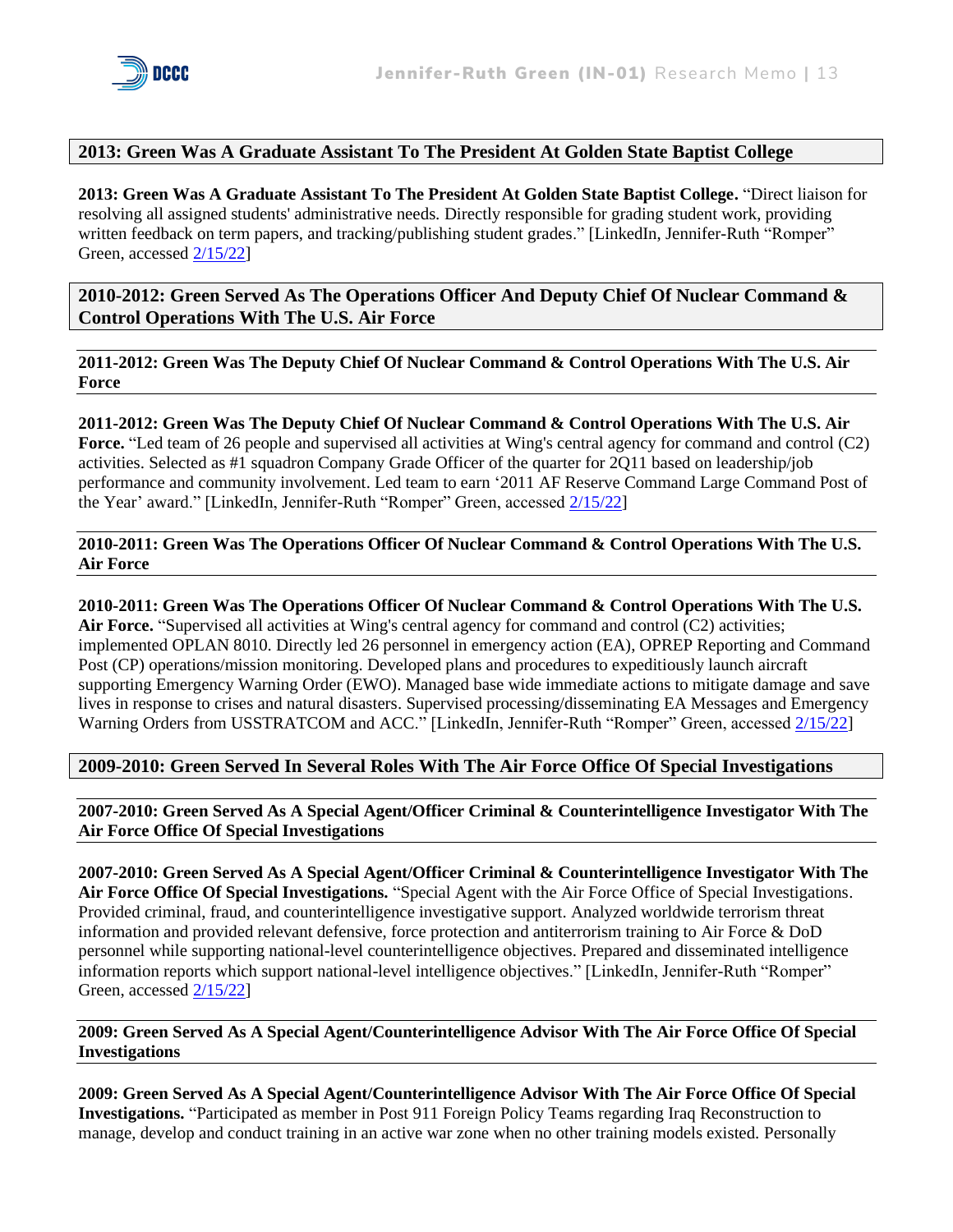advised Iraqi equivalent of FBI Academy director; advanced Iraqi law enforcement investigative training. Founded GoI Foreign Attaché training program--single-handedly bettered GoI global attaché capabilities. Mission commander of multiple operations "outside the wire" involving both international civilian members and joint miitary [sic] members." [LinkedIn, Jennifer-Ruth "Romper" Green, accessed [2/15/22\]](https://www.linkedin.com/in/jennifer-ruthgreen/details/experience/)

#### **2005-2007: Green Was A Pilot Trainee With The U.S. Air Force**

**2005-2007: Green Was A Pilot Trainee With The U.S. Air Force.** "T-37 Twin Engine Jet Training. TC-12B Twin Engine Turboprop Training." [LinkedIn, Jennifer-Ruth "Romper" Green, accesse[d 2/15/22\]](https://www.linkedin.com/in/jennifer-ruthgreen/details/experience/)

#### **Political Career**

#### **Campaign Finance**

**As Of December 2021, Green Had Raised A Total Of \$113,686.80 And Spent A Total Of \$36,064.68 In Her Run For Indiana's 1st Congressional District**

According to the FEC, Green had raised \$113,686.80 and spent \$36,064.68 as of December 2021 in her run for Indiana's 1<sup>st</sup> congressional district.

| <b>Green Federal Campaign Finance History</b> |                                               |               |                          |
|-----------------------------------------------|-----------------------------------------------|---------------|--------------------------|
| Year                                          | <b>Candidate (Office Sought) or Committee</b> | <b>Raised</b> | <b>Spent</b>             |
| 2021                                          | Committee to Elect Jennifer-Ruth Green        | \$113,686.80  | \$36,064.68              |
|                                               | <b>Total:</b>                                 | \$113,686.80  | \$36,064.68              |
|                                               |                                               |               | $ETC$ accessed $2/15/22$ |

 $[FEC, accessed Z/15/Z2]$ 

**Mar. 2022: Green's Campaign Received A Request For Additional Information From The FEC Regarding Potentially Impermissible Contributions On Its Year-End 2021 Report**

**Mar. 2022: Green's Campaign Received A Request For Additional Information From The FEC Regarding Potentially Impermissible Contributions On Its Year-End 2021 Report.** "Schedule A of your report discloses one or more contributions that appear to be from a corporation(s) and/or labor organization(s) (see attached). 52 U.S.C. § 30118(a) (formerly 2 U.S.C. § 441b(a)) and 11 CFR § 103.3(b) prohibit the receipt of contributions from corporations and labor organizations unless made from separate segregated funds established by the corporations and labor organizations." [FEC, Committee To Elect Jennifer-Ruth Green, [3/9/22\]](https://docquery.fec.gov/pdf/991/202203100300136991/202203100300136991.pdf)

#### **Green Loaned Her Campaign \$10,000**

**Green Loaned Her Campaign \$10,000.** [FEC, accessed [2/15/22\]](https://www.fec.gov/data/committee/C00782797/)

**Green Received \$1,000 From Esther Joy King's Leadership PAC**

**Green Received \$1,000 From JOY PAC, The Leadership PAC Associated With Esther Joy King.** [FEC, accessed  $\frac{2}{15/22}$ ]

#### **Green Received \$1,000 From Former Rep. Susan Brooks**

**Green Received \$1,000 From Friends Of Susan Brooks.** [FEC, accesse[d 2/15/22\]](https://www.fec.gov/data/receipts/?committee_id=C00782797&two_year_transaction_period=2022&cycle=2022&line_number=F3-11C&data_type=processed)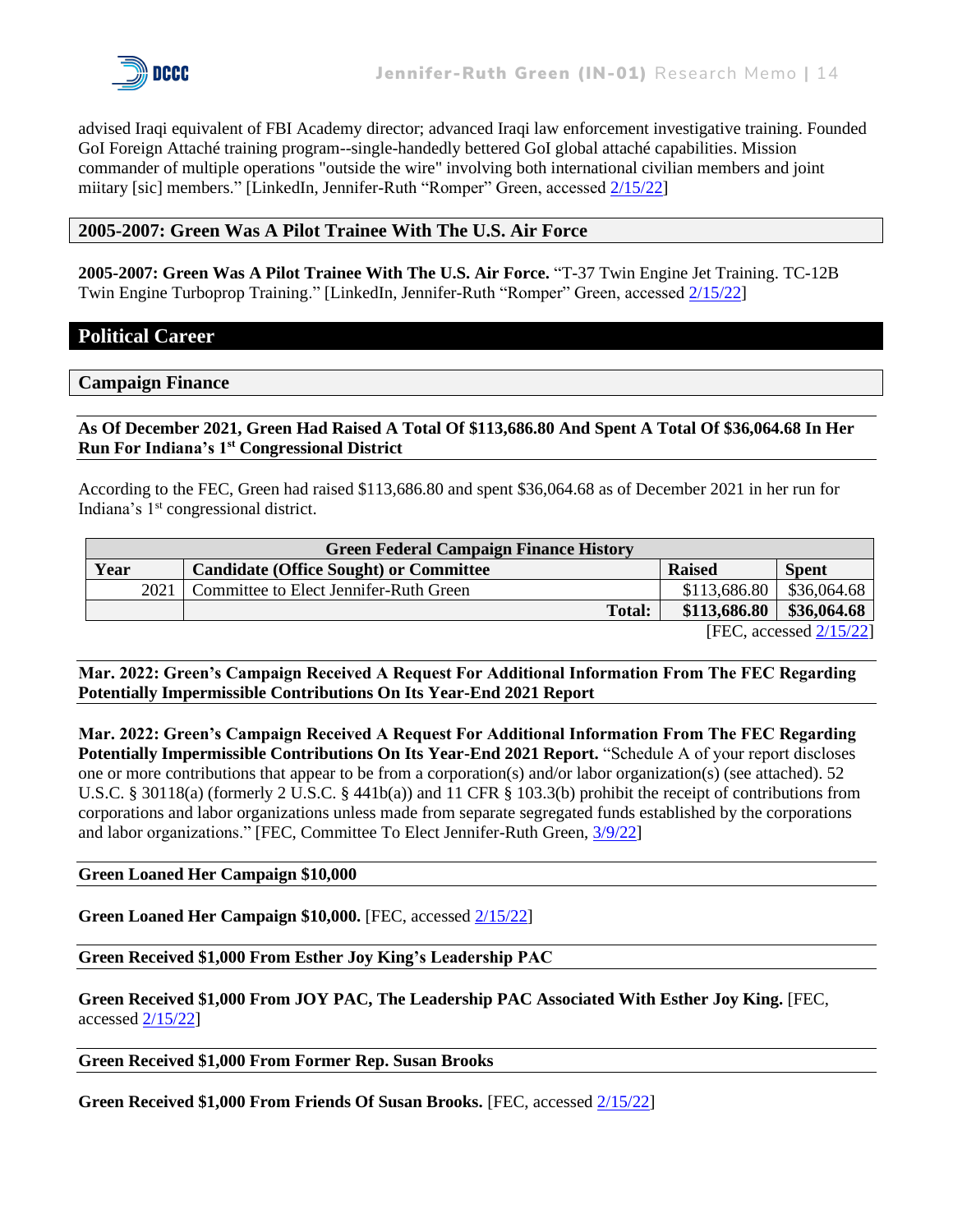

#### **Endorsements**

**Green Was Named To A List Of "Women To Watch" By Elise Stefanik's E-PAC**. "'I am thrilled to announce E-PAC's first round of endorsements of the 2022 election cycle,' Stefanik told Fox News. 'As small business owners, mothers, veterans, and health care leaders, these women make up the most impressive and diverse group of rising stars we've ever seen.' As for the 'women to watch,' Stefanik threw her support behind Tanya Wheeless for Arizona's 9th Congressional District; Tamika Hamilton for California's 3rd; Meagan Hanson for Georgia's 6th; Anna Paulina Luna for Florida's 13th; Amanda Makki for Florida's 13th; Nicole Hasso for Iowa's 3rd; Jennifer-Ruth Green for Indiana's 1st; Carolina Serrano for Nevada's 4th; Liz Joy for New York's 20th; Lori Chavez-DeRemer for Oregon's 5th and Taylor Keeney for Virginia's 7th." [Fox News, [11/10/21\]](https://www.foxnews.com/politics/stefanik-2022-endorsements-republican-women-first-round)

**Mar. 2022: Cedar Lake Town Council President Randy Niemeyer Endorsed Green's Campaign.** "Randy Niemeyer, Town Council President of Cedar Lake, has endorsed Jennifer-Ruth Green, Republican candidate for Indiana's First Congressional District. #BattleProvenLeadership #JenniferRuthGreen" [Twitter, @JenRuthGreen, [3/5/22\]](https://twitter.com/JenRuthGreen/status/1500244997752467461)

**Feb. 2022: Indiana Attorney General Todd Rokita Endorsed Green's Campaign.** "Indiana Attorney General Todd Rokita has endorsed Jennifer-Ruth Green, Republican candidate for Indiana's First Congressional District. 'Jennifer-Ruth Green is a fighter. She is a battle-proven leader, and she will not back down to the whims of establishment cronies, Never Trumpers or the radical left's socialist agenda,' Rokita said. 'Jennifer-Ruth's military career, public service and hard work in her campaign for Congress demonstrate to me she is exactly what that otherwise ridiculous Congress needs—some Hoosier common sense and some Lake County grit to fight for the America First agenda.'" [Committee To Elect Jennifer-Ruth Green, Press Release, [2/24/22\]](https://jennifer-ruthgreen.com/press-release/indiana-attorney-general-todd-rokita-endorses-jennifer-ruth-green-for-congress/)

**Jan. 2022: Rep. Buchson Endorsed Green's Campaign.** "Congressman Larry Bucshon, M.D. (IN-08) has endorsed Jennifer-Ruth Green, Republican candidate for Indiana's First Congressional District. 'Jennifer-Ruth Green shares the commonsense conservative values of faith, family, and freedom that I have championed throughout my time in Congress,' Bucshon said. 'As a military leader and the founder of a non-profit, Jennifer-Ruth has proven her commitment to her community and her ability to tackle the problems facing our country headon. She is exactly the partner our delegation needs representing Northwest Indiana in Congress.'" [Committee To Elect Jennifer-Ruth Green, Press Release, [1/31/22\]](https://jennifer-ruthgreen.com/press-release/congressman-larry-bucshon-in-08-endorses-jennifer-ruth-green-for-congress/)

#### **Personal Political History**

#### **Personal Political Donations**

#### **Green Has Given \$0 To Federal Political Candidates**

According to the Federal Election Commission, Green has not given to federal political candidates. [FEC, Individual Contribution Search, accessed [2/15/22\]](https://www.fec.gov/data/receipts/individual-contributions/?contributor_name=Jennifer+Ruth+Green&contributor_name=Jennifer-Ruth+Green)

#### **Green Has Given \$100 To State-Level Political Candidates**

According to the Colorado Secretary of State, Green has given \$100 to state-level candidates.

| <b>Green Political Giving History - State</b>         |                            |              |        |
|-------------------------------------------------------|----------------------------|--------------|--------|
| <b>Candidate (Office Sought) or Committee</b><br>Date |                            | Party        | Amount |
| 7/26/18                                               | Pastor Gordon for Colorado | R            | \$100  |
|                                                       |                            | <b>Total</b> | \$100  |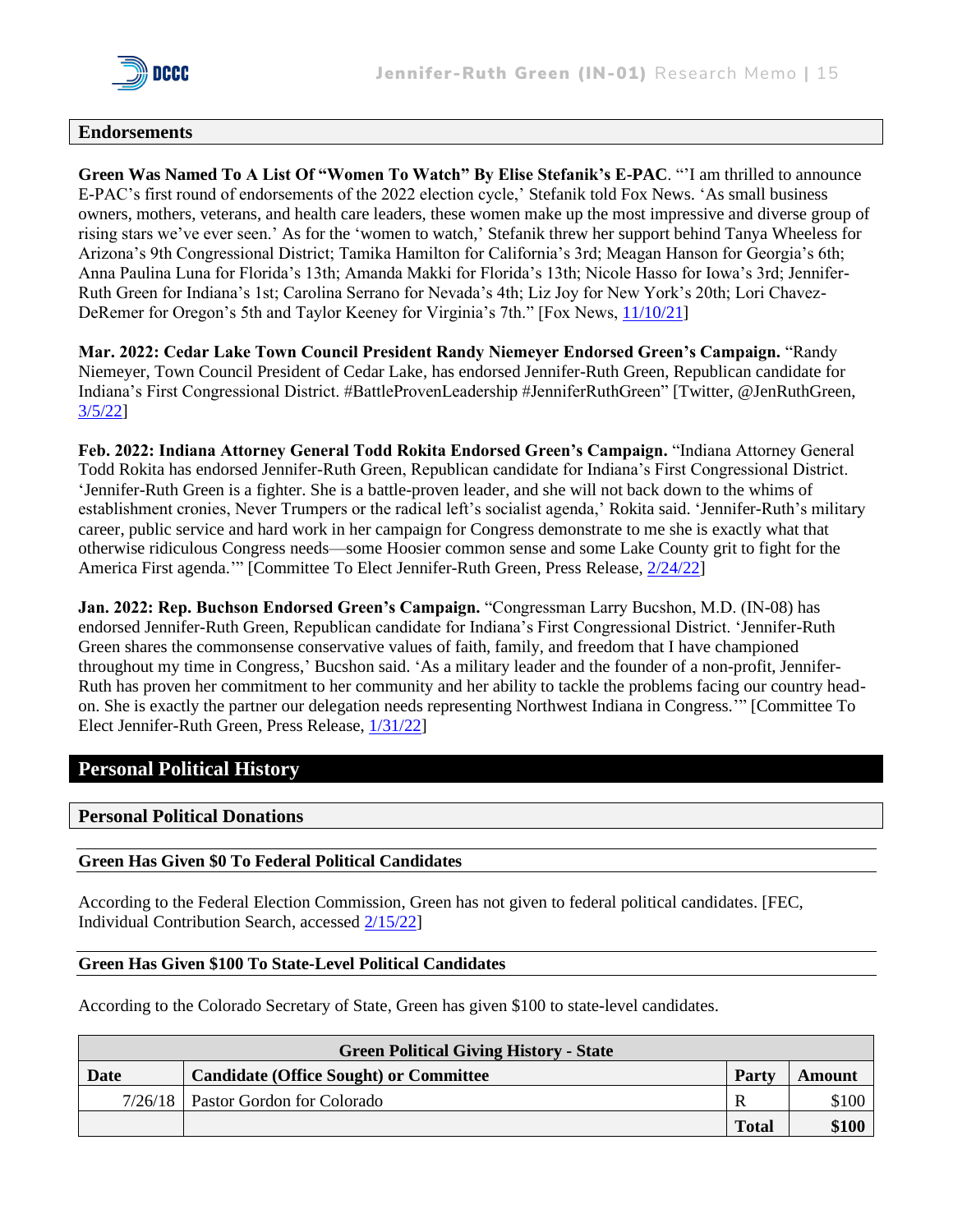

[Colorado Secretary of State, accessed [2/15/22\]](https://tracer.sos.colorado.gov/PublicSite/SearchPages/ContributionSearch.aspx)

#### **Voter Activity**

#### **Green Was Registered To Vote In Indiana's 1 st Congressional District**

**Green Was Registered To Vote In Crown Point, Indiana.** [VoteBuilder, accessed 2/15/22]

• **Green's Address Was Located In Indiana's 1st Congressional District.** [House.gov, accessed 2/15/22]

#### **2016 – 2020: Green Voting History**

| Green Voting History (2016-2020) |                                            |  |  |
|----------------------------------|--------------------------------------------|--|--|
| Year                             | <b>Description</b>                         |  |  |
| 2020                             | Voted in the general election              |  |  |
| 2019                             | Voted in the municipal election            |  |  |
| 2018                             | Voted in the primary and general elections |  |  |
| 2016                             | Voted in the primary and general elections |  |  |
| [VoteBuilder, accessed 2/15/22]  |                                            |  |  |

#### **Green – Federal Personal Financial Disclosure**

**Net Worth** 

**2021: Green Had An Estimated Net Worth Between \$15,001 And \$50,000.** [Green 2021 Public Financial Disclosure Report, filed [3/14/22\]](https://disclosures-clerk.house.gov/public_disc/financial-pdfs/2021/10044701.pdf)

#### **Earned Income**

**2021: Green Reported No Earned Income.** [Green 2021 Public Financial Disclosure Report, filed [3/14/22\]](https://disclosures-clerk.house.gov/public_disc/financial-pdfs/2021/10044701.pdf)

#### **Assets & Unearned Income**

**2021: Green Reported Holding A Stock Index Fund Valued At Between \$15,001 And \$50,000, On Which She Did Not Report Making Any Income** 

**2021: Green Reported Holding A Stock Index Fund Valued At Between \$15,001 And \$50,000, On Which She Did Not Report Making Any Income.** [Green 2021 Public Financial Disclosure Report, filed [3/14/22\]](https://disclosures-clerk.house.gov/public_disc/financial-pdfs/2021/10044701.pdf)

| 2021: Green Assets & "Unearned" Income |                                                      |                       |            |                  |                         |            |                    |
|----------------------------------------|------------------------------------------------------|-----------------------|------------|------------------|-------------------------|------------|--------------------|
| SP/                                    |                                                      | <b>Year-End Value</b> |            | <b>Type Of</b>   | <b>Amount Of Income</b> |            | Tx. >              |
| <b>DC</b><br>JT                        | Asset                                                | Min                   | <b>Max</b> | <b>Income</b>    | Min                     | <b>Max</b> | \$1,00<br>$\bf{0}$ |
|                                        | Vanguard Total World<br>Stock Index ETF (VT)<br>[ST] | \$15,001              | \$50,000   | Tax-<br>Deferred | N/A                     | N/A        | N/A                |
|                                        | <b>Total:</b>                                        | \$15,001              | \$50,000   | <b>Total:</b>    | N/A                     | N/A        |                    |

[Green 2021 Public Financial Disclosure Report, filed [3/14/22\]](https://disclosures-clerk.house.gov/public_disc/financial-pdfs/2021/10044701.pdf)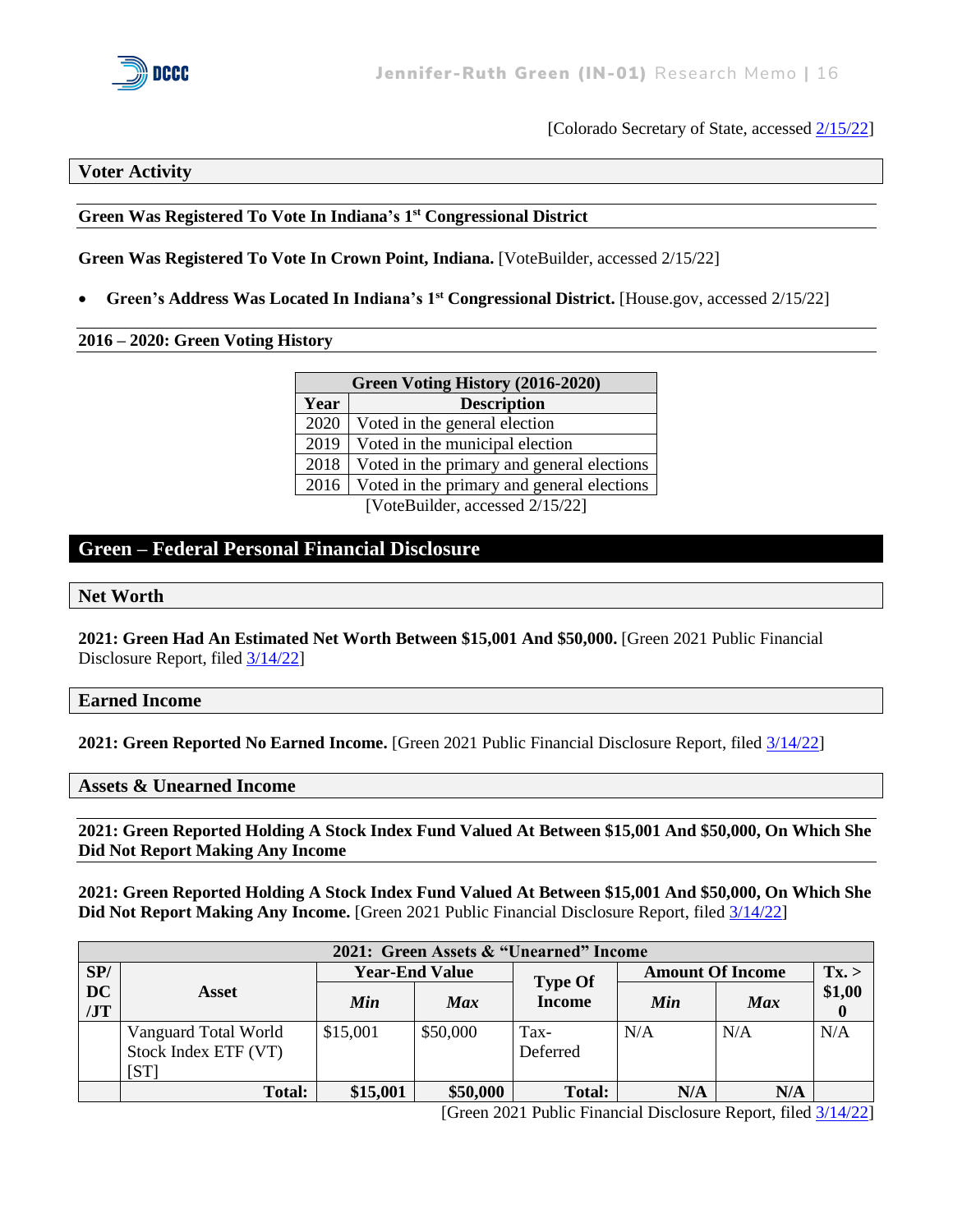

#### **Transactions**

**2021: Green Reported No Transactions.** [Green 2021 Public Financial Disclosure Report, filed [3/14/22\]](https://disclosures-clerk.house.gov/public_disc/financial-pdfs/2021/10044701.pdf)

#### **Liabilities**

**2021: Green Reported No Liabilities.** [Green 2021 Public Financial Disclosure Report, filed [3/14/22\]](https://disclosures-clerk.house.gov/public_disc/financial-pdfs/2021/10044701.pdf)

#### **Positions**

**2021: Green Was Listed As The Director Of MissionAero Pipeline.** [Green 2021 Public Financial Disclosure Report, file[d 3/14/22\]](https://disclosures-clerk.house.gov/public_disc/financial-pdfs/2021/10044701.pdf)

| <b>2021: Green Positions</b> |                                                                |  |
|------------------------------|----------------------------------------------------------------|--|
| <b>Position</b>              | <b>Name Of Organization</b>                                    |  |
| Director                     | <b>MissionAero Pipeline</b>                                    |  |
|                              | [Green 2021 Public Financial Disclosure Report, filed 3/14/22] |  |

#### **Agreements**

**2021: Green Reported No Agreements.** [Green 2021 Public Financial Disclosure Report, filed [3/14/22\]](https://disclosures-clerk.house.gov/public_disc/financial-pdfs/2021/10044701.pdf)

#### **Public Records**

**Licenses & Certificates**

**2019-Present: Green Was A Certified Commercial Pilot** 

**2019-Present: Green Was A Certified Commercial Pilot.** According to the Federal Aviation Administration, Green received a certificate to be a commercial pilot on May  $23<sup>rd</sup>$ , 2019. [Federal Aviation Administration, accessed [2/18/22\]](https://amsrvs.registry.faa.gov/airmeninquiry/Main.aspx)

• **Green's Ratings As A Commercial Pilot Included Single Engine Airplane Landings And Instrument Airplanes.** According to the Federal Aviation Administration, Green's ratings as a commercial pilot included airplane single engine land and instrument airplanes. [Federal Aviation Administration, accessed [2/18/22\]](https://amsrvs.registry.faa.gov/airmeninquiry/Main.aspx)

**Green Was A Commercial-Rated Pilot And On Of Fewer Than 150 African American Professional Female Aviators In The U.S.** "Green is a commercial-rated pilot and one of fewer than 150 African-American professional female aviators in the United States. The accomplishment is something she's often applauded for, but while talking to a friend at the 122nd, she confided it's a statistic she'd like to change. She told Captain Chris Campbell 'I want that statistic to be nullified to the point it doesn't matter anymore.'" [Wane.com, [11/11/19\]](https://www.wane.com/news/veterans-voices/trailblazing-veteran-looks-to-influence-next-generation-of-aviators/)

#### **2021-Present: Green Was A Certified Flight Instructor**

**2021-Present: Green Was A Certified Flight Instructor.** According to the Federal Aviation Administration, Green received her certificate as a flight instructor on September 15<sup>th</sup>, 2021. [Federal Aviation Administration, accessed [2/18/22\]](https://amsrvs.registry.faa.gov/airmeninquiry/Main.aspx)